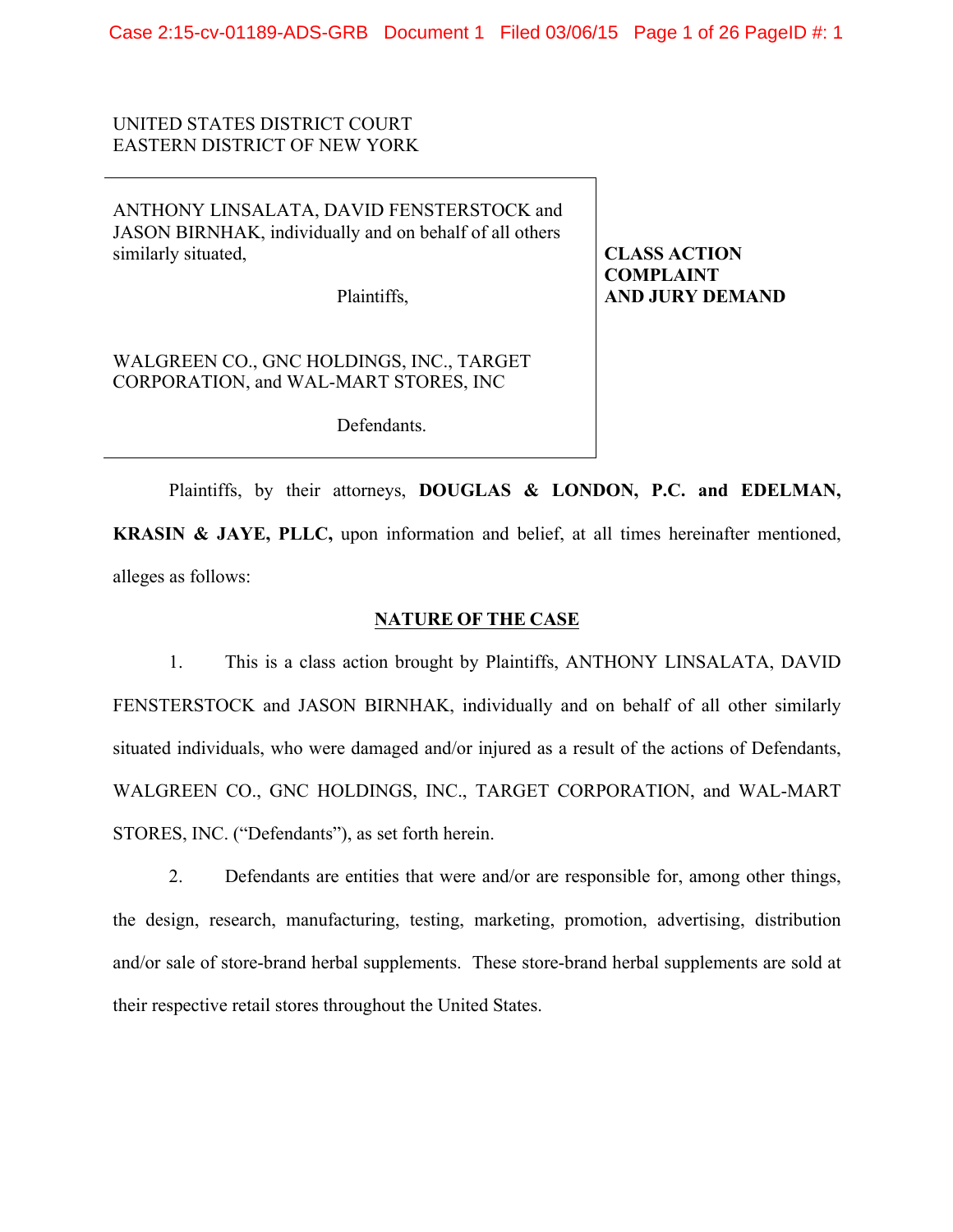# Case 2:15-cv-01189-ADS-GRB Document 1 Filed 03/06/15 Page 2 of 26 PageID #: 2

3. At all relevant times and during the Class Period, Defendants represented to the Plaintiffs, the proposed class and the public at large that their store-brand herbal supplements contained the herbs identified on their products' labels.

4. Defendants' representations were false, misleading, deceptive and/or otherwise unlawful because Defendants' store-brand herbal supplements did not contain the herbs identified on their products' labels.

5. At all relevant times and during the Class Period, Defendants represented to the Plaintiffs, the proposed class and the public at large that their herbal supplements contained only the ingredients identified on their products' labels.

6. Defendants' representations were false, misleading, deceptive and/or otherwise unlawful because Defendants' store-brand herbal supplements contained a variety of other ingredients, materials and/or contaminants not identified on their products' labels.

7. Defendants failed to disclose to the Plaintiffs, the proposed class and/or the public at large that their store-brand herbal supplements contained a variety of other ingredients, materials and/or contaminants not identified on their products' labels, thus risking the health and safety of their consumers.

8. Plaintiffs and the proposed class are individuals who purchased store-brand herbal supplements from Defendants, and who did not receive what they paid for.

9. As a result, Plaintiffs and the proposed class have been damaged.

10. Plaintiffs bring this action on behalf of themselves and all other similarly situated individuals who purchased store-brand herbal supplements from Defendants, and who did not receive what they paid for.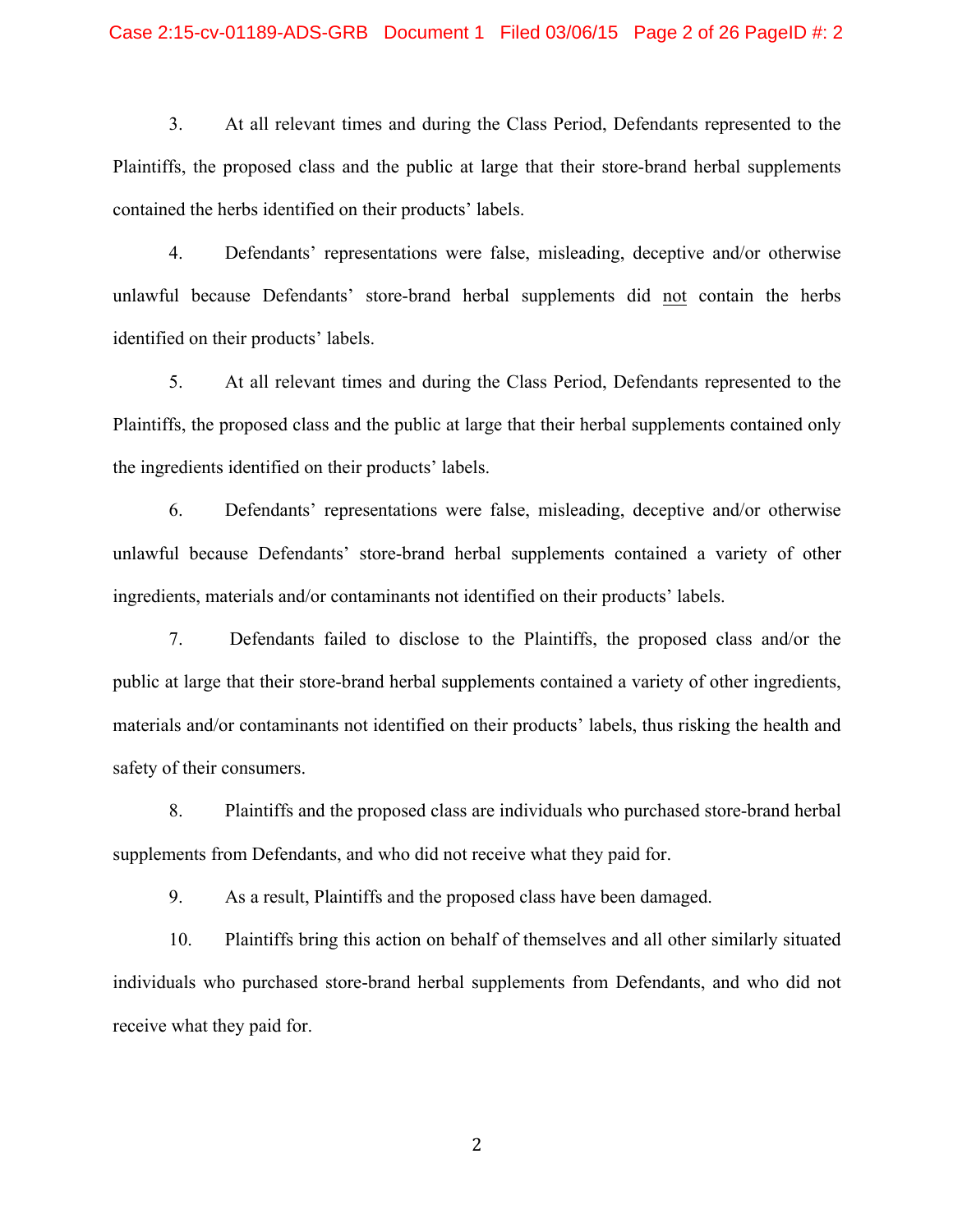11. Defendants are liable to Plaintiffs and the proposed class for damages under theories of consumer fraud, breach of implied warranty and unjust enrichment.

#### **JURISDICTION**

12. This Court has subject matter jurisdiction pursuant to 28 U.S.C. § 1332(d), because at least one member of the Class is a citizen of a different State than the Defendants, there are 100 or more class members, and the aggregate amount in controversy exceeds \$5,000,000, exclusive of interest and cost.

13. This Court has jurisdiction over this action pursuant to 28 U.S.C. § 1332, because the amount in controversy as to the Plaintiffs exceeds \$75,000.00, exclusive of interest and costs, and because Defendants are incorporated and have their principal places of business in states or countries other than the state in which the named individual and representative Plaintiffs reside.

#### **PARTY PLAINTIFFSS**

14. Plaintiff DAVID FENSTERSTOCK is a natural person and resident of the State of New York.

15. Plaintiff DAVID FENSTERSTOCK purchased the herbal supplement Echinacea from Defendant GNC HOLDINGS, INC. during the Class Period.

16. Plaintiff DAVID FENSTERSTOCK has been injured, damaged and/or has incurred losses as a result of the behavior of the Defendants as set forth herein.

17. Plaintiff JASON BIRNHAK is a natural person and resident of the State of New York.

18. Plaintiff JASON BIRNHAK purchased the herbal supplement Echinacea from Defendant TARGET CORPORATION during the Class Period.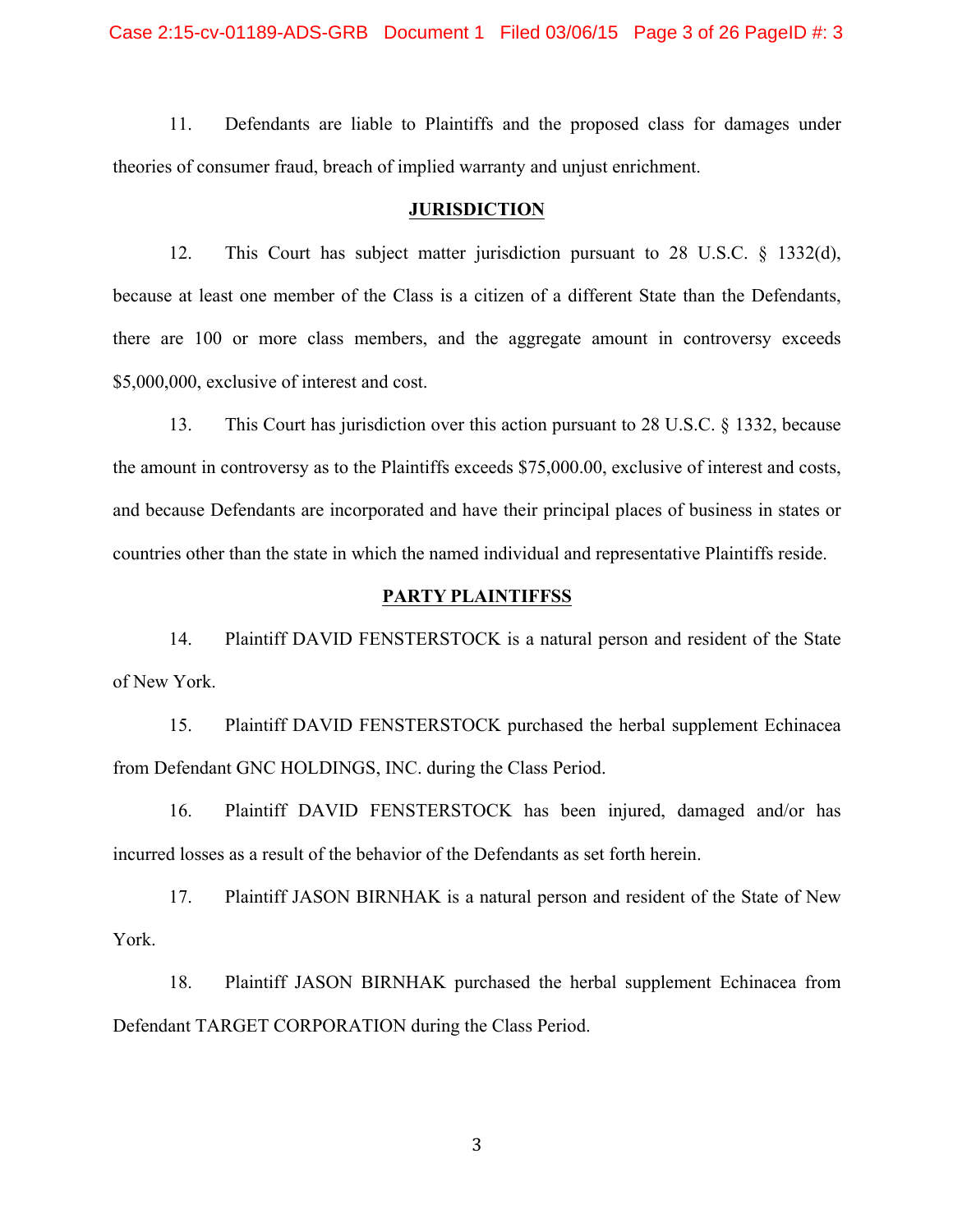19. Plaintiff JASON BIRNHAK has been injured, damaged and/or has incurred losses as a result of the behavior of the Defendants as set forth herein.

20. Plaintiff ANTHONY LINSALATA is a natural person and resident of the State of New York.

21. Plaintiff ANTHONY LINSALATA purchased the herbal supplements, Gingko and Garlic, from Defendant WAL-MART STORES, INC. during the Class Period.

22. Plaintiff ANTHONY LINSALATA has been injured, damaged and/or has incurred losses as a result of the behavior of the Defendants as set forth herein.

#### **PARTY DEFENDANTS**

23. Defendant GNC HOLDINGS, INC., is a corporation organized under the laws of Pennsylvania with its principal place of business located in Pittsburgh, Pennsylvania.

24. Defendant GNC HOLDINGS, INC., has transacted and conducted business in the State of New York.

25. Defendant GNC HOLDINGS, INC., has derived substantial revenue from goods, products and services used in the State of New York.

26. Defendant GNC HOLDINGS, INC., expected or should have expected its acts to have consequences within the State of New York, and derives substantial revenue from the State of New York.

27. At all relevant times and during the Class Period, Defendant GNC HOLDINGS, INC., designed, researched, manufactured, tested, marketed, promoted, advertised, distributed and/or sold herbal supplements with the store-brand "Herbal Plus."

28. Defendant TARGET CORPORATION is a corporation organized under the laws of Minnesota with its principal place of business located in Minneapolis, Minnesota.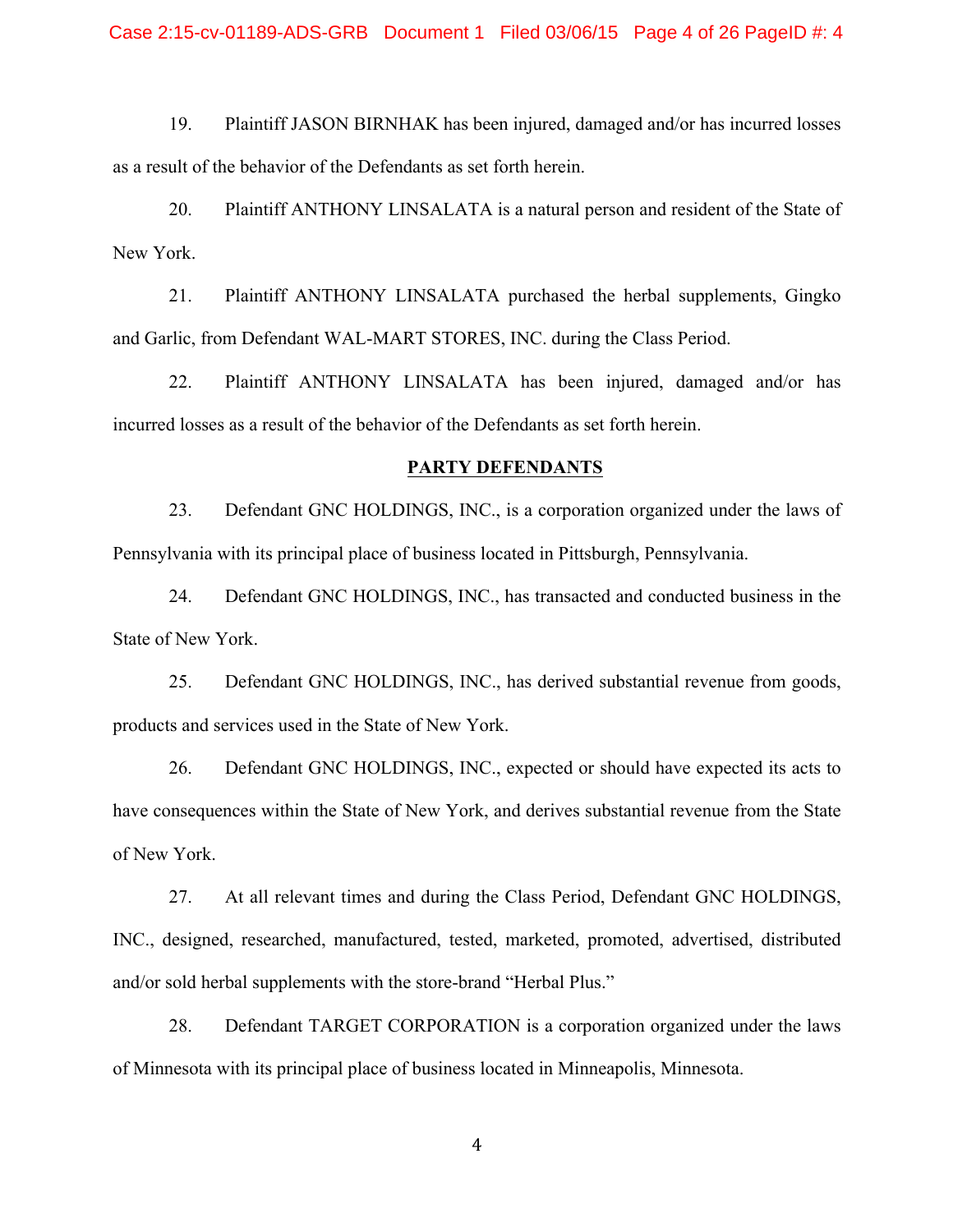# Case 2:15-cv-01189-ADS-GRB Document 1 Filed 03/06/15 Page 5 of 26 PageID #: 5

29. Defendant TARGET CORPORATION has transacted and conducted business in the State of New York.

30. Defendant TARGET CORPORATION has derived substantial revenue from goods, products and services used in the State of New York.

31. Defendant TARGET CORPORATION expected or should have expected its acts to have consequences within the State of New York, and derives substantial revenue from the State of New York.

32. At all relevant times and during the Class Period, Defendant TARGET CORPORATION., designed, researched, manufactured, tested, marketed, promoted, advertised, distributed and/or sold herbal supplements with the store-brand "Up & Up."

33. Defendant WALGREEN CO., is a corporation organized under the laws of Illinois with its principal place of business located in Deerfield, Illinois.

34. Defendant WALGREEN CO., has transacted and conducted business in the State of New York.

35. Defendant WALGREEN CO., has derived substantial revenue from goods, products and services used in the State of New York.

36. Defendant WALGREEN CO., expected or should have expected its acts to have consequences within the State of New York, and derives substantial revenue from the State of New York.

37. At all relevant times and during the Class Period, Defendant WALGREEN CO., designed, researched, manufactured, tested, marketed, promoted, advertised, distributed and/or sold herbal supplements with the store-brand "Finest Nutrition."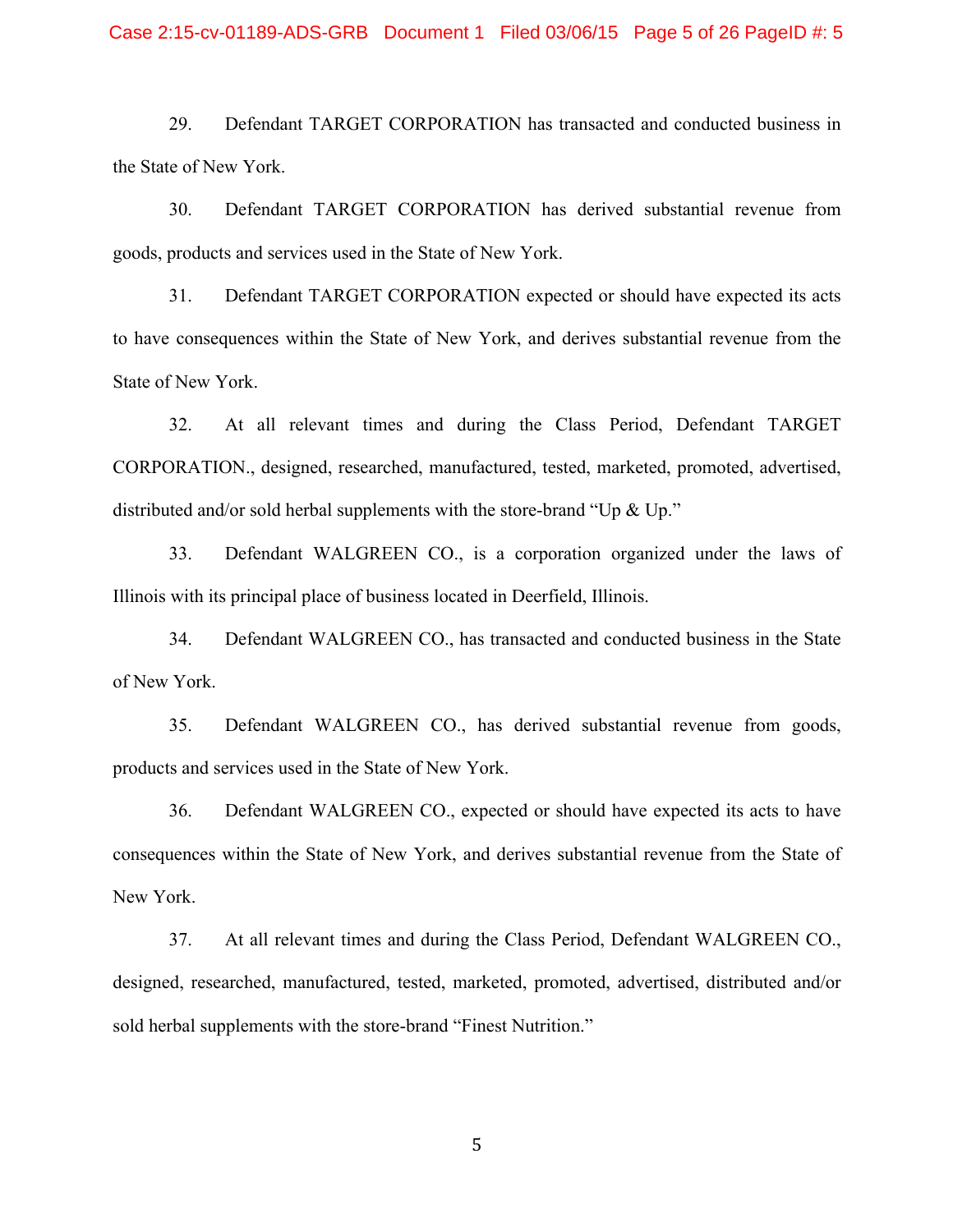38. Defendant WAL-MART STORES, INC is a corporation organized under the laws of Delaware with its principal place of business located in Bentonville, Arkansas.

39. Defendant WAL-MART STORES, INC has transacted and conducted business in the State of New York.

40. Defendant WAL-MART STORES, INC has derived substantial revenue from goods, products and services used in the State of New York.

41. Defendant WAL-MART STORES, INC expected or should have expected its acts to have consequences within the State of New York, and derives substantial revenue from the State of New York.

42. At all relevant times and during the Class Period, Defendant WAL-MART STORES, INC. designed, researched, manufactured, tested, marketed, promoted, advertised, distributed and/or sold herbal supplements with the store-brand "Spring Valley."

## **FACTUAL BACKGROUND**

## **Herbal Supplements**

43. Defendants are manufacturers, marketers, promoters, advertisers, distributors and/or sellers of, among other things, store-brand herbal supplements.

44. Herbal supplements (also referred to as botanicals) are a type of dietary supplement that contain herb plants and/or parts of a plant.

45. Herbal supplements are ingested into the body and considered to have therapeutic properties.

- 46. As relevant here:
	- a. the herbal supplement Echinacea is used to fight infections and prevent colds;
	- b. the herbal supplement Ginkgo Biloba is used to improve memory;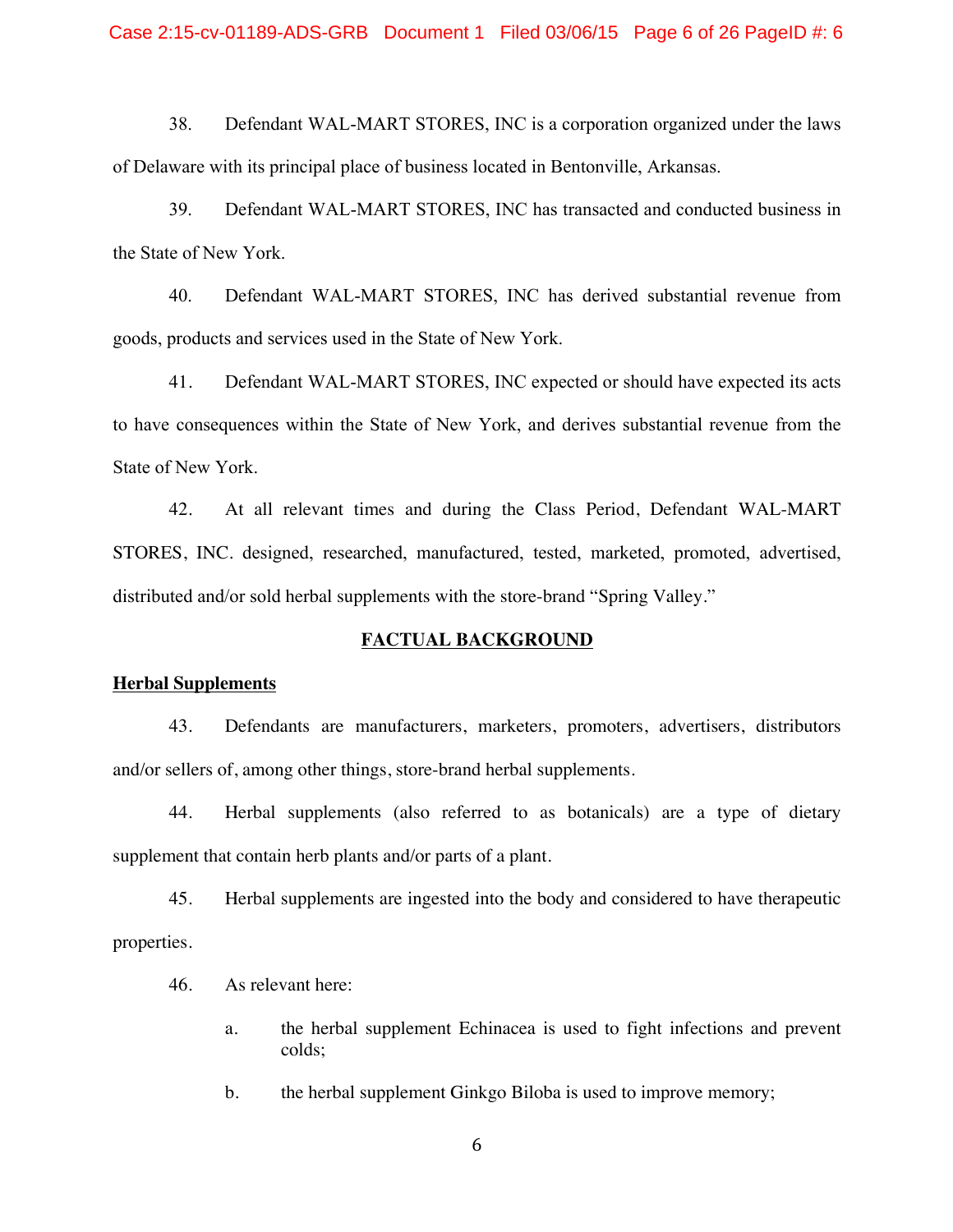- c. the herbal supplement St. John's Wort is used to lessen depression and induce sleep;
- d. the herbal supplement Valerian Root is used to induce sleep;
- e. the herbal supplement Garlic is used for a variety of health conditions, including but not limited to those related to the heart and blood;
- f. the herbal supplement Saw Palmetto is used to treat enlarged prostate; and
- g. the herbal supplement Ginseng is used for a variety of health conditions, including but not limited to boosting the immune system and lowering blood sugar.

47. Manufacturers of herbal supplements do not have to receive approval from the Food and Drug Administration ("FDA") before placing their herbal supplements on the market.

Thus, herbal supplements are not subject to as rigorous scientific scrutiny and/or are not as

strictly regulated as prescription and/or non-prescription drugs.

- 48. The herbal supplement industry is a continuously growing, billion-dollar industry.
- 49. According to a 2012 market report, the total estimated sales of herbal supplements

between 2000 to 2012 were as follows:

- a. 2000 \$4.230 Billion
- b. 2001 \$4.356 Billion
- c. 2003 \$4.146 Billion
- d. 2004 \$4.288 Billion
- e. 2005 \$4.378 Billion
- f. 2006 \$4.558 Billion
- g. 2007 \$4.756 Billion
- h. 2008 \$4.800 Billion
- i. 2009 \$5.037 Billion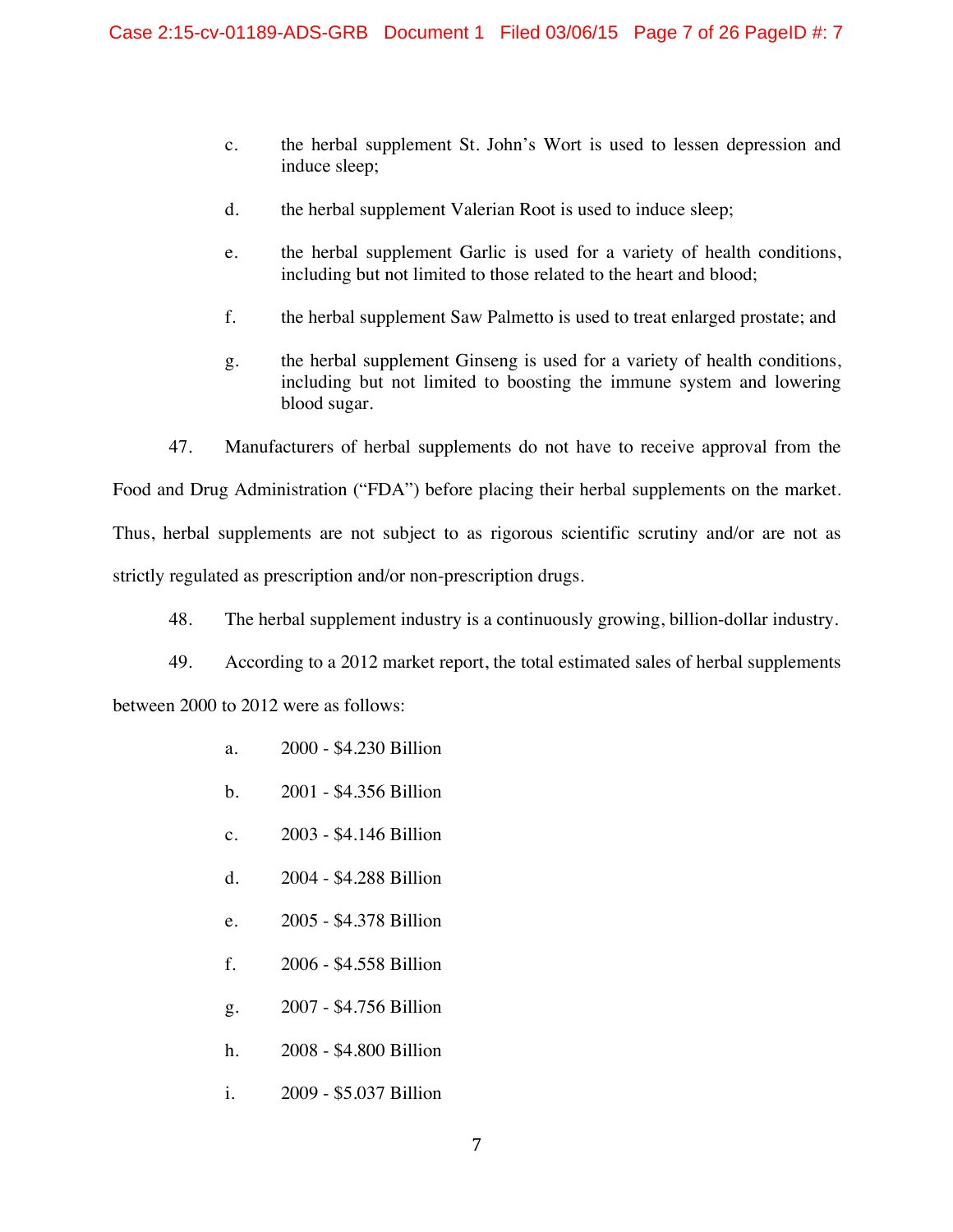- j. 2010 \$5.049 Billion
- k. 2011 \$5.301 Billion
- l. 2012 \$5.592 Billion

50. In 2013, sales of herbal supplements were estimated at \$6.0 billion.

#### **New York Attorney General's 2014 Investigation**

51. In or about 2014, the New York Attorney General began investigating Defendants' store-brand herbal supplements.

52. The New York Attorney General's investigation began following the October 2013 release of a study out of the University of Guelph in Canada in which the study's authors found that the herbal supplements they tested as part of their study were of poor quality and involved considerable product substitution, contamination and use of fillers. The study was entitled "*DNA barcoding detects contamination and substitution in North American herbal products.*"

53. The focus of the New York Attorney General's 2014 investigation was to determine whether contaminants and fillers were being substituted in the place of authentic herbal supplements.

54. The results of the New York Attorney General's investigation revealed that Defendants' store-brand herbal supplements did not contain DNA from the plants listed on the products' labels, were contaminated with other plant material and/or were found to have ingredients not identified on the products' labels.

55. As a result of its investigation, on February 2, 2015, the New York Attorney General Eric Schneiderman sent cease and desist letters to Defendants demanding that they immediately stop the sale of certain of their herbal supplements.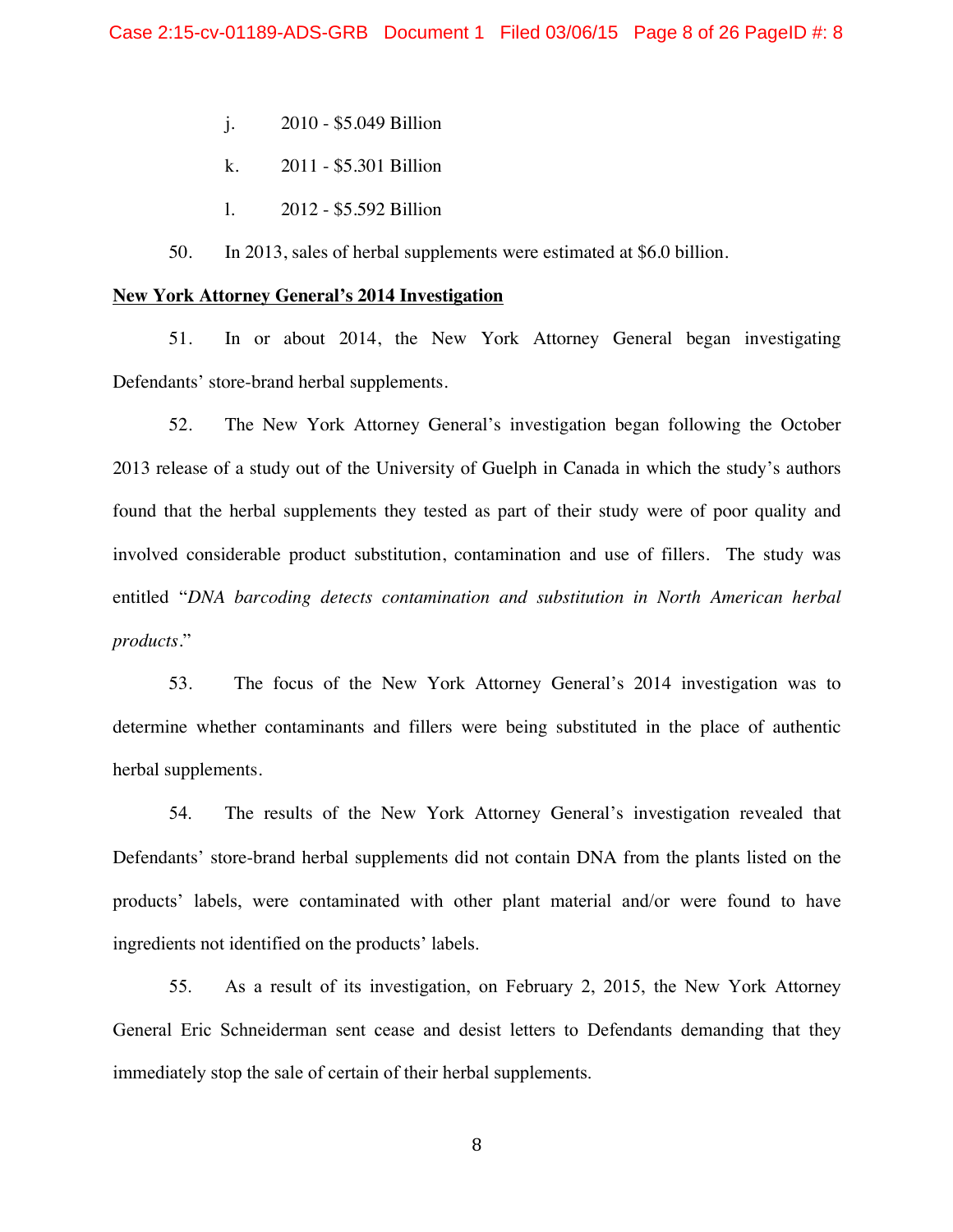56. In his February 2, 2015 letter, Attorney General Schneiderman further requested that Defendants provide detailed information relating to the production, processing and testing of their herbal supplements, as well as a thorough explanation of quality control measures in place.

57. Regarding the results of his office's investigation, Attorney General Schneiderman stated:

> The DNA tests results seem to confirm long-standing questions about the herbal supplement industry. Mislabeling, contamination and false advertising are illegal. They also pose unacceptable risks to New York families – especially those with allergies to hidden ingredients. At the end of the day, American corporations must step us to the plate and ensure that their customers are getting what they pay for, especially when it involves promises of good health.

58. Regarding Defendant GNC HOLDINGS, INC., as part of its investigation, the New York Attorney General's office purchased from representative stores within the state of New York the following herbal supplements with the store-brand name "Herbal Plus:" Gingko Biloba, St. John's Wort, Ginseng, Garlic, Echinacea and Saw Palmetto.

59. Regarding Defendant GNC HOLDINGS, INC., as part of its investigation, the New York Attorney General's office tested the products purchased in paragraph 58, and analyzed the data which revealed that:

- a. only one supplement Garlic consistently tested for its labeled contents;
- b. only one bottle of Saw Palmetto tested positive for containing DNA from the saw palmetto plant, while three others did not;
- c. the remaining four supplement types yielded mixed results, but none revealed DNA from the labeled herb;
- d. of 120 DNA tests run on 24 bottles of the herbal products purchased, DNA matched label identification only 22% of the time; and
- e. contaminants were contained within the herbal supplements, including asparagus, rice, primrose, alfalfa/clover, spruce, ranunculi, houseplant, allium, legume, saw palmetto and Echinacea.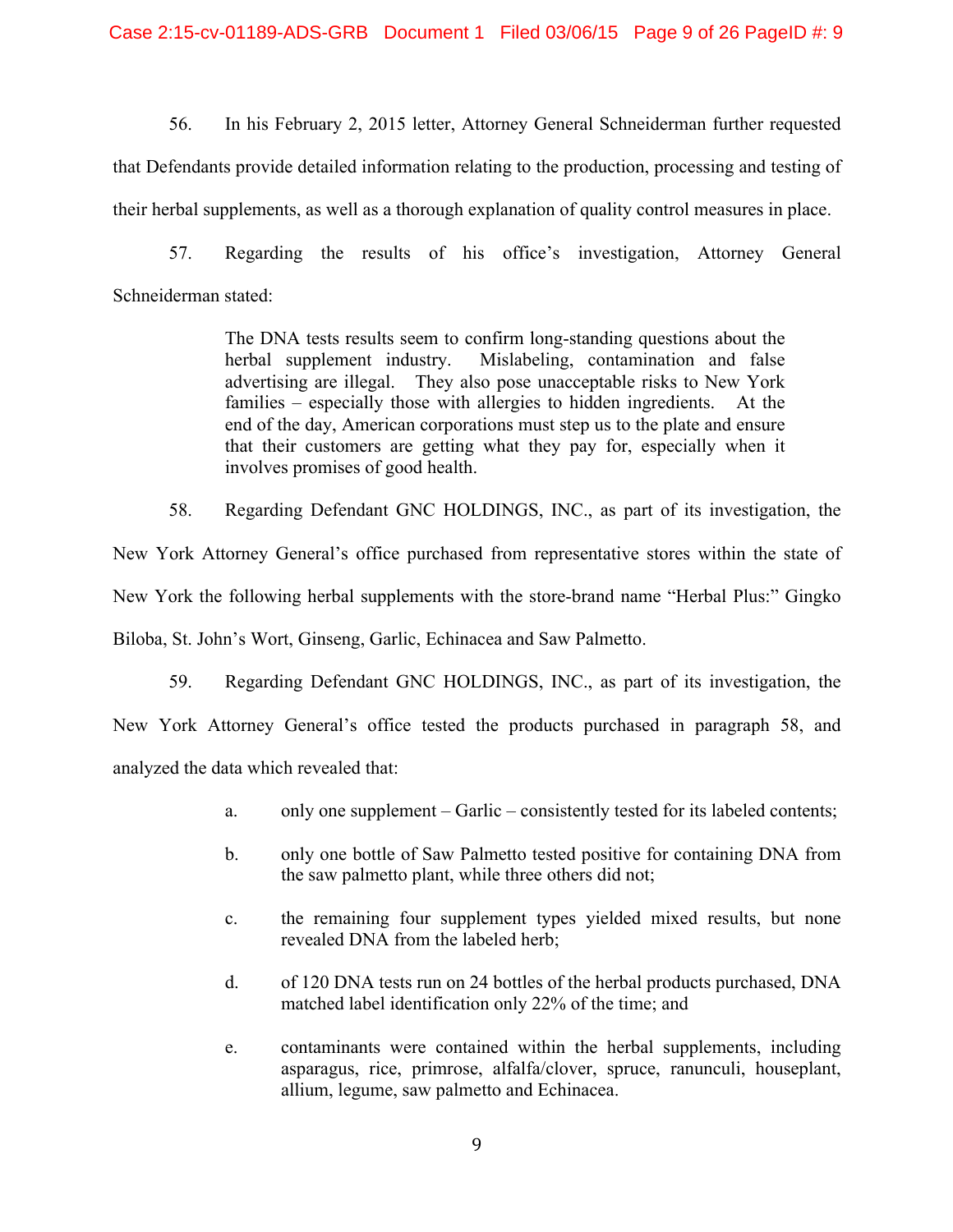60. Regarding Defendant TARGET CORPORATION as part of its investigation, the New York Attorney General purchased from representative stores within the state of New York the following herbal supplements with the store-brand name "Up  $\&$  Up:" Gingko Biloba, St. John's Wort, Valerian Root, Garlic, Echinacea and Saw Palmetto.

61. Regarding Defendant TARGET CORPORATION as part of its investigation, the New York Attorney General tested the products purchased in paragraph 60, and analyzed the data which revealed that:

- a. three supplements Echinacea, Garlic and Saw Palmetto showed consistent presence of their labeled contents;
- b. the remaining three supplement types did not reveal DNA from the labeled herb;
- c. of 90 DNA tests run on 18 bottles of the herbal products purchased, DNA matched label identification only 41% of the time; and
- d. contaminants were contained within the herbal supplements, including allium, French bean, asparagus, pea, wild carrot and saw palmetto.

62. Regarding Defendant WALGREEN CO., as part of its investigation, the New York Attorney General purchased from representative stores within the state of New York the following herbal supplements with the store-brand name "Finest Nutrition:" Gingko Biloba, St. John's Wort, Ginseng, Garlic, Echinacea and Saw Palmetto.

63. Regarding Defendant WALGREEN CO., as part of its investigation, the New York Attorney General tested the products purchased in paragraph 62, and analyzed the data which revealed that:

> a. only one supplement – Saw Palmetto – consistently tested for its labeled contents;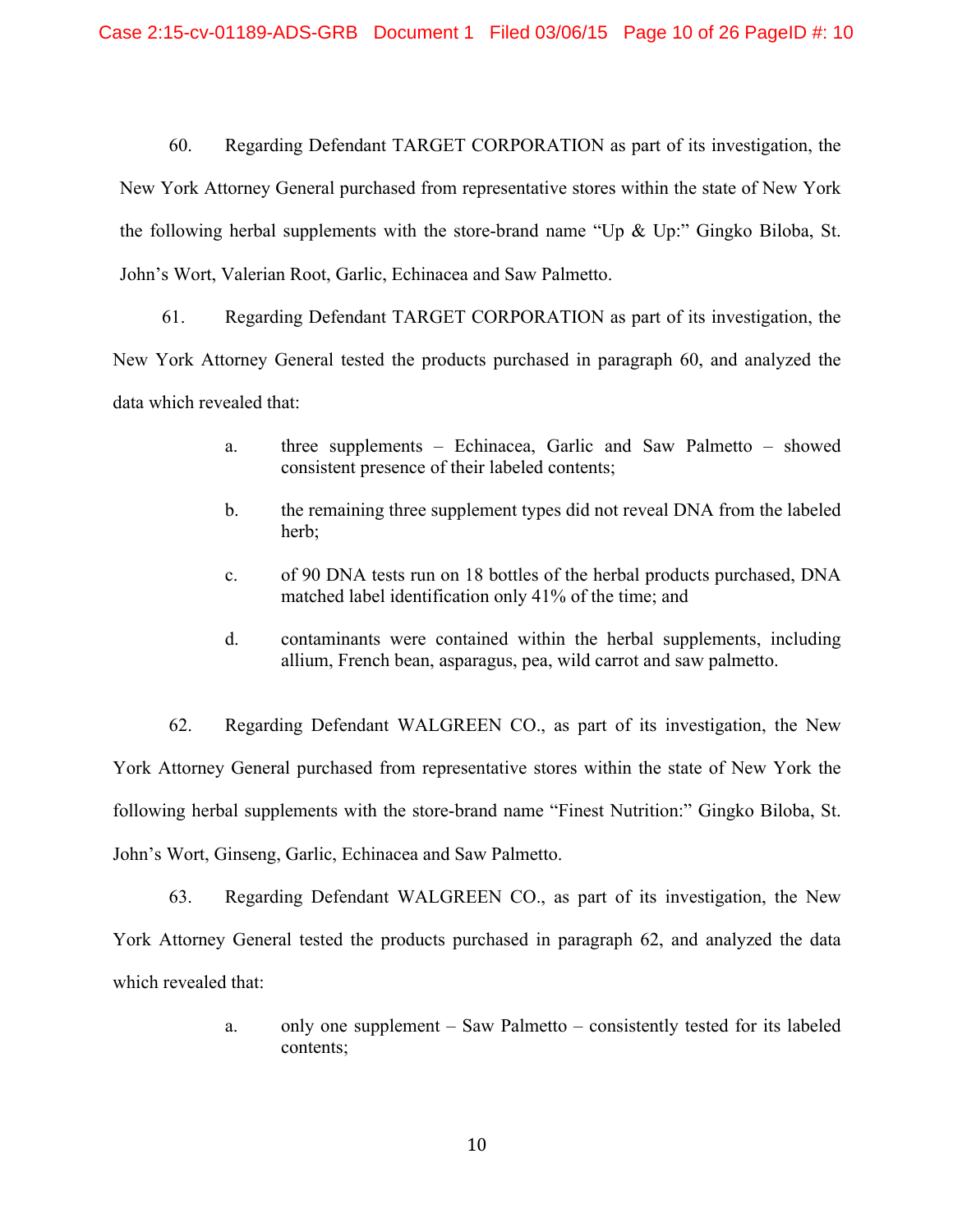- b. the remaining five supplements yielded mixed results, with one sample of garlic showing appropriate DNA and the other bottles yielding no DNA from the labeled herb types;
- c. of 90 DNA tests run on 18 bottles of the herbal products purchased, DNA matched label identification only 18% of the time; and
- d. contaminants were contained within the herbal supplements, including allium, rice, wheat, palm, daisy, and dracaena (houseplant).

64. Regarding Defendant WAL-MART STORES, INC as part of its investigation, the

New York Attorney General purchased from representative stores within the state of New York the following herbal supplements with the store-brand name Spring Valley: Gingko Biloba, St. John's Wort, Ginseng, Garlic, Echinacea and Saw Palmetto.

65. Regarding Defendant WAL-MART STORES, INC as part of its investigation, the New York Attorney General tested the products purchased in paragraph 64, and analyzed the data which revealed:

- a. none of the supplements tested consistently revealed DNA from the labeled herb;
- b. one bottle of Garlic had a minimal showing of garlic DNA as did one bottle of Saw Palmetto. All remaining bottles failed to produce DNA verifying the labeled herb;
- c. of 90 DNA tests run on 18 bottles of the herbal products purchased, DNA matched label identification only 4% of the time; and
- d. contaminants were contained within the herbal supplements, including allium, pine, wheat/grass, rice mustard, citrus, dracaena (houseplant), and cassava (tropical tree root)

66. The seven herbal supplements purchased, tested and/or analyzed by the New York

Attorney General's office are among the top-selling herbal supplements on the market.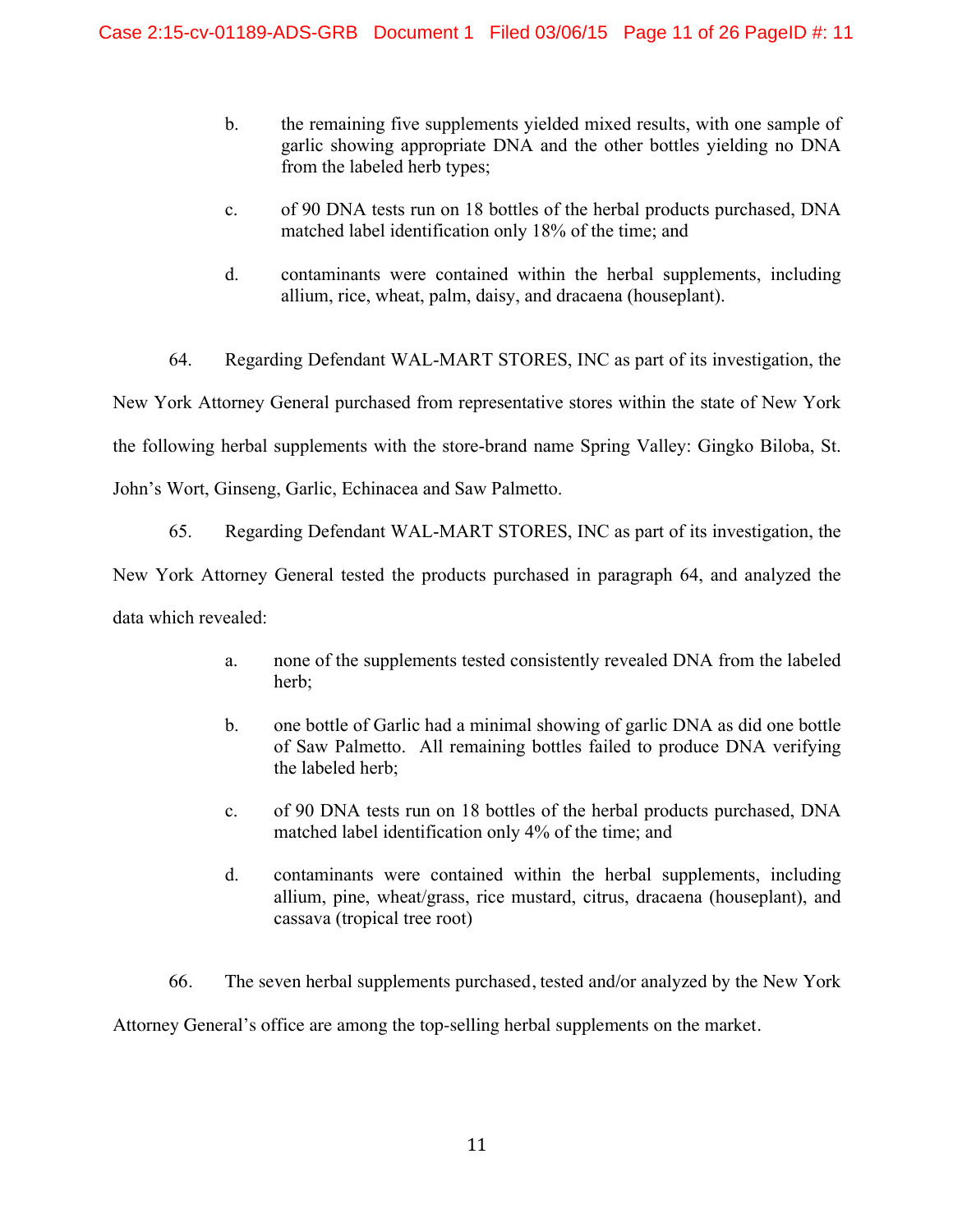## Case 2:15-cv-01189-ADS-GRB Document 1 Filed 03/06/15 Page 12 of 26 PageID #: 12

67. Defendants' representations to Plaintiffs, the proposed class and the public at large – that their store-brand herbal supplements contained the stated herb - were false, deceptive, misleading and otherwise unlawful.

68. Defendants' failure to disclose to the Plaintiffs, the proposed class and/or the public at large that their store-brand herbal supplements contained a variety of other ingredients and/or materials not identified on their respective product labels was also deceptive, misleading and otherwise unlawful.

69. As a result of Defendants' behavior, Plaintiffs and the proposed Class were damaged.

70. Defendants have violated the consumer protection laws of various states, including the District of Columbia.

71. Defendants have breached the implied warranty laws of various states, including the District of Columbia, with respect to their store-brand herbal supplements because their store-brand herbal supplements were not merchantable when they were sold to Plaintiffs and/or the proposed class.

72. Defendants have been unjustly enriched because they earned profits, revenues, benefits and/or enrichments at the expense of the Plaintiffs and the proposed class.

## **CLASS ACTION ALLEGATIONS**

73. Plaintiffs bring this action pursuant to Federal Rules of Civil Procedure Rule 23 on behalf of themselves, and all others similarly situated, including the classes and subclasses defined as follows: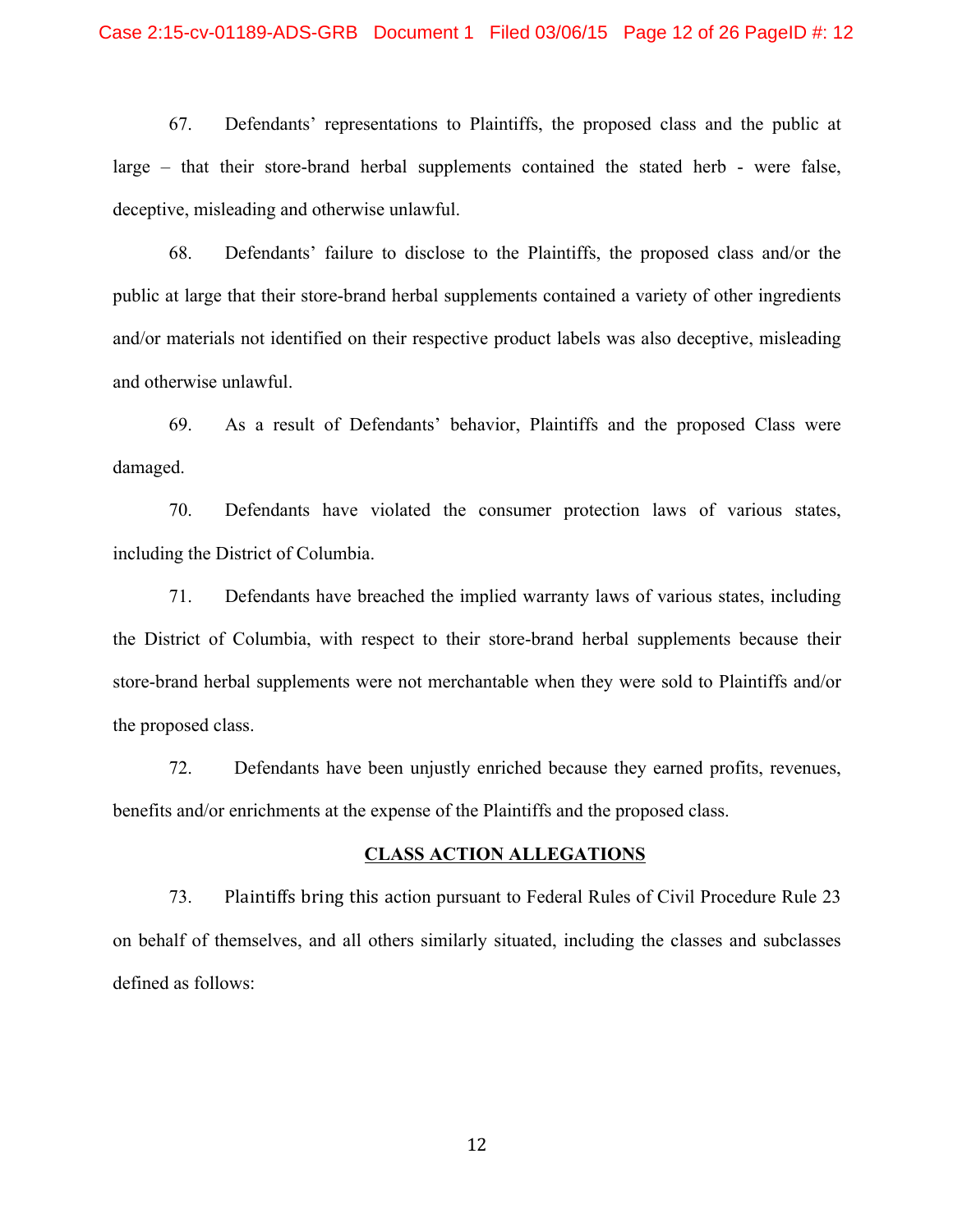## 74. Class Definition

All persons and entities that purchased "Herbal Plus" herbal supplements from Defendant GNC HOLDINGS, INC., "Up & Up" herbal supplements from Defendant TARGET CORPORATION, "Finest Nutrition" herbal supplements from Defendant WALGREEN CO. and "Spring" Valley" herbal supplements form Defendant WALMART STORES, INC.

Collectively, all of these persons shall be referred to as the "proposed class."

75. Excluded from the proposed class are the Defendants herein, any entity in which

the Defendants have a controlling interest, and officers, directors and/or employees of the Defendants, and the legal representatives, heirs, successors, and assignees of the Defendants, and/or its officers, directors, and/or employees.

76. This action satisfies the numerosity, commonality, typicality, adequacy, predominance and superiority requirements of the provisions of Federal Rules of Civil Procedure Rule 23.

77. This action is properly maintainable as a class action.

78. Defendants engaged in conduct and/or behavior giving rise to the legal rights sought to be enforced by Plaintiffs and the proposed class.

79. All Defendants sold store-brand herbal supplements to Plaintiffs and the proposed class and made substantially similar representations regarding the herbs contained within said herbal supplements. All Defendants failed to disclose to Plaintiffs and the proposed class that their store-brand herbal supplements contained ingredients, materials and/or contaminates not identified on their products' labels.

80. In selling their store-brand herbal supplements to Plaintiffs and the proposed class, all Defendants entered into contracts with them and warranted that the store-brand herbal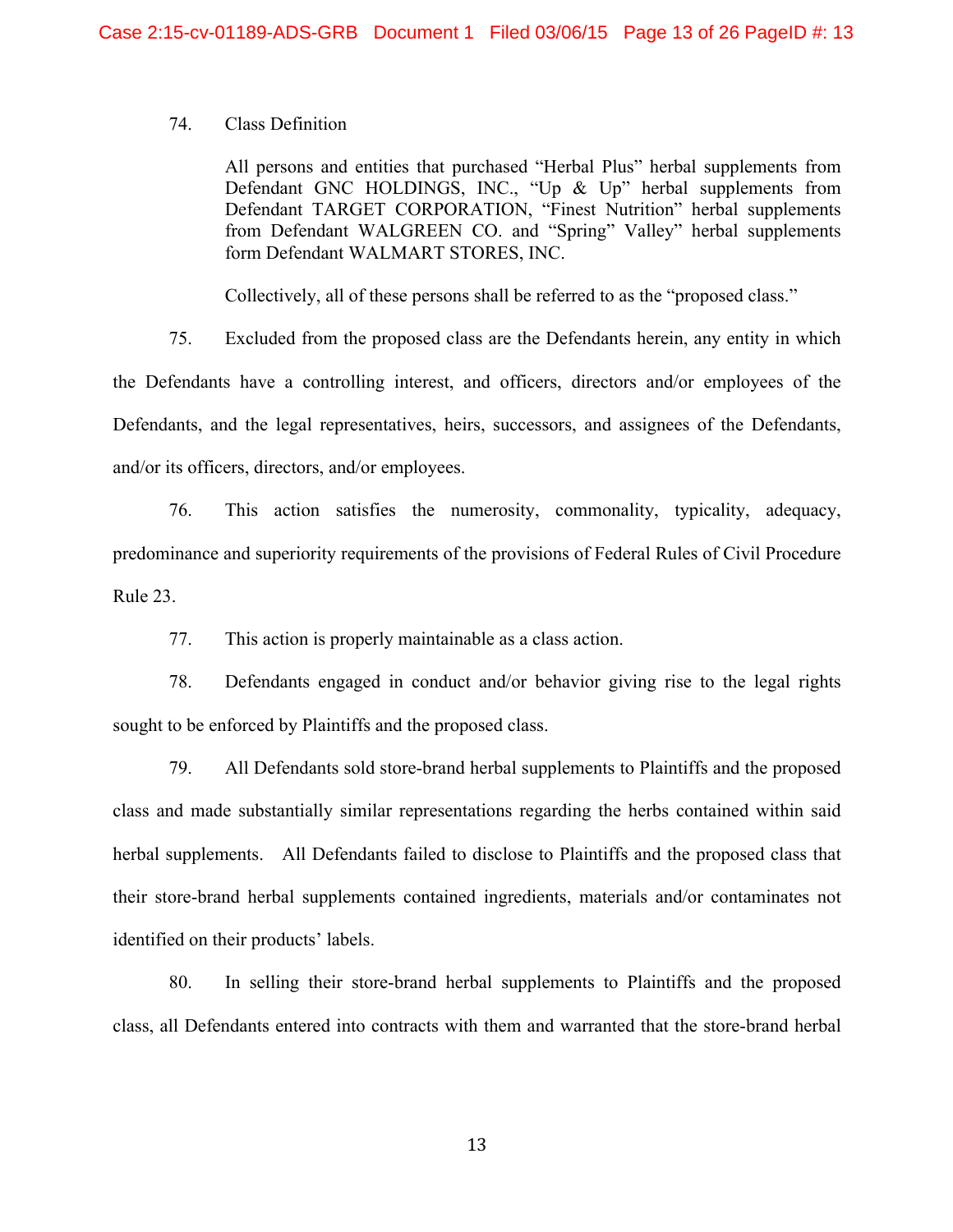supplements were merchantable. All Defendants breached said warranties because their storebrand herbal supplements were not of merchantable quality.

81. All Defendants were unjustly enriched at the expense of the Plaintiffs and the proposed class and said unjust enrichment was based upon substantially similar, if not identical, background facts.

82. The proposed class is so numerous that individual joinder of all their members, in this or any action, is impracticable. The exact number and identification of members of each Plaintiffs Class are presently unknown to Plaintiffs, but upon information and belief the proposed classes is believed to include tens of thousands members, if not more.

83. Common questions of fact and law exist as to all members of the proposed class, which predominate over any questions affecting only individual members of each proposed class, including, *inter alia*:

- a. Whether Defendants' store-brand herbal supplements contained the advertised herbal ingredients;
- b. Whether Defendants were aware that their store-brand herbal supplements did not contain the advertised herbal ingredients, and, if so, when did they become aware;
- c. Whether Defendants designed, researched, manufactured, tested, marketed, advertised, promoted, distributed and/or sold their store-brand herbal supplements to Plaintiffs and the proposed class with knowledge that their store-brand herbal supplements did not contain the advertised herbal ingredients;
- d. Whether Defendants' store-brand herbal supplements contained ingredients, materials and/or contaminants not identified and/or disclosed on their products' labels;
- e. Whether Defendants were aware that their store-brand herbal supplements contained ingredients, materials and/or contaminants not identified and/or disclosed on their products' labels;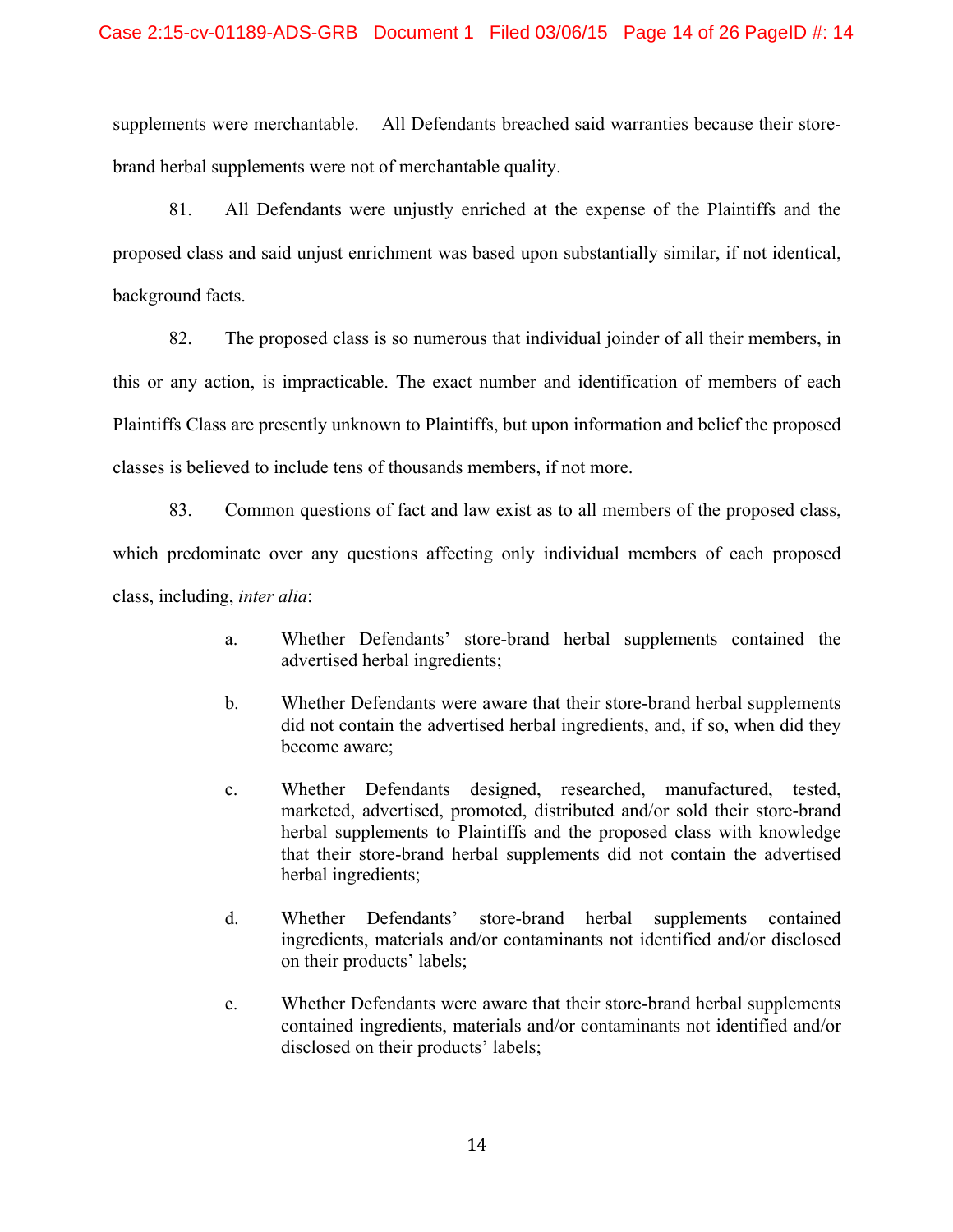- f. Whether Defendants designed, researched, manufactured, tested, marketed, advertised, promoted, distributed and/or sold their store-brand herbal supplements to Plaintiffs and the proposed class with knowledge that their store-brand herbal supplements contained ingredients, materials and/or contaminants not identified and/or disclosed on their products' labels;
- g. Whether Defendants' behavior violated the consumer fraud laws of various states, including the District of Columbia;
- h. Whether Defendants breached the implied warranty of merchantability under the laws of various states, including the District of Columbia;
- i. Whether Defendants were unjustly enriched by selling their store-brand herbal supplements without the advertised herbal ingredients; and
- j. The nature and extent of damages and other remedies to which the conduct of Defendants entitles Plaintiffs and the proposed class members.

84. Plaintiffs' claims are typical of the claims of the members of the proposed class in that they and each member of the proposed class purchased store-brand herbal supplements from Defendants and did not receive what they paid for. Plaintiffs and the proposed class were injured by a common practice engaged in by the Defendants.

85. Plaintiffs are adequate representatives of the proposed class because they are members of the proposed class and their interests do not conflict with the interests of the members of the proposed class they seek to represent.

86. A class action is superior to other available methods for the efficient adjudication of this litigation since individual litigation of Plaintiffs class members' claims is impractical. It would be unduly burdensome to the Courts in which individual litigation on the facts of tens of thousands of cases would proceed. Further, individual litigation presents the potential for inconsistent or contradictory judgments. Individual litigation increases the delay and expense to all parties and the Courts in resolving the legal and factual issues of these cases, and has the potential for inconsistent or contradictory judgments. By contrast, the class action device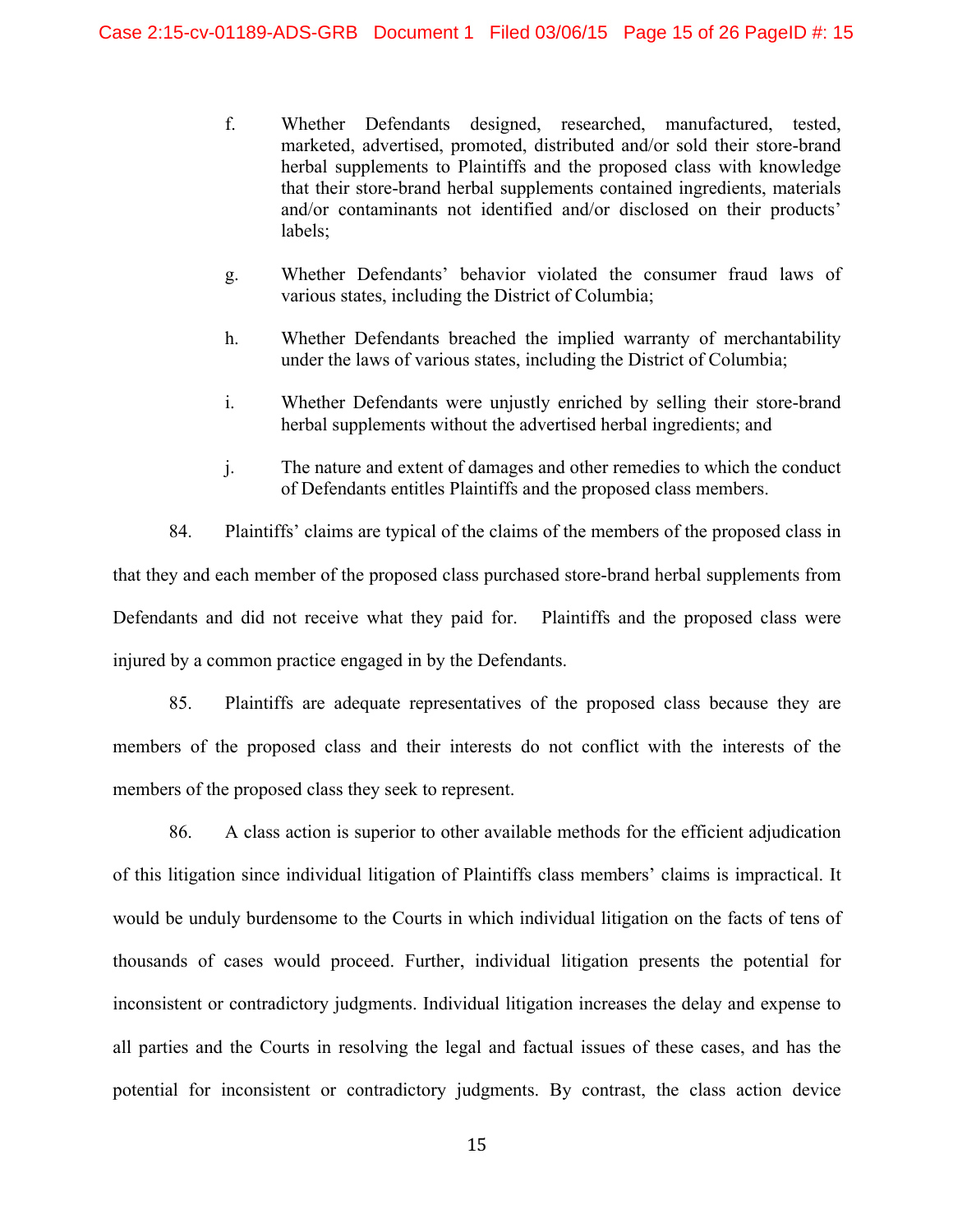presents far fewer management difficulties and provides the benefits of single adjudication, economies of scale, and comprehensive supervision by a single Court.

87. Plaintiffs are committed to prosecuting the action and have retained competent counsel experienced in litigation of this nature. Plaintiffs are adequate representatives of the proposed class.

88. Defendants have acted on grounds generally applicable to, and causing injury to, the proposed class, and, therefore, relief on behalf of the proposed class as a whole is appropriate.

#### **TOLLING OF THE STATUTE OF LIMITATIONS**

89. Any and all applicable statutes of limitations have been tolled because of Defendants' knowing and active concealment of its fraudulent, misleading, deceptive and/or otherwise unlawful behavior as set forth herein.

90. Plaintiffs and the proposed class could not have reasonably discovered the true extent of the Defendants' deception with regard to their store-brand herbal supplements until the New York Attorney General's office disclosed the results of its 2014 investigation of Defendants' store-brand herbal supplements in February 20015.

## **FIRST CAUSE OF ACTION (VIOLATION OF CONSUMER PROTECTION STATUTES)**

91. Plaintiffs repeat and reallege each and every allegation asserted above with the same force and effect as if fully set forth at length herein.

92. Defendants engaged in commercial conduct by selling their store-brand herbal supplements to the public.

93. Defendants made fraudulent, deceptive, misleading and/or otherwise unlawful representations regarding their store-brand herbal supplements.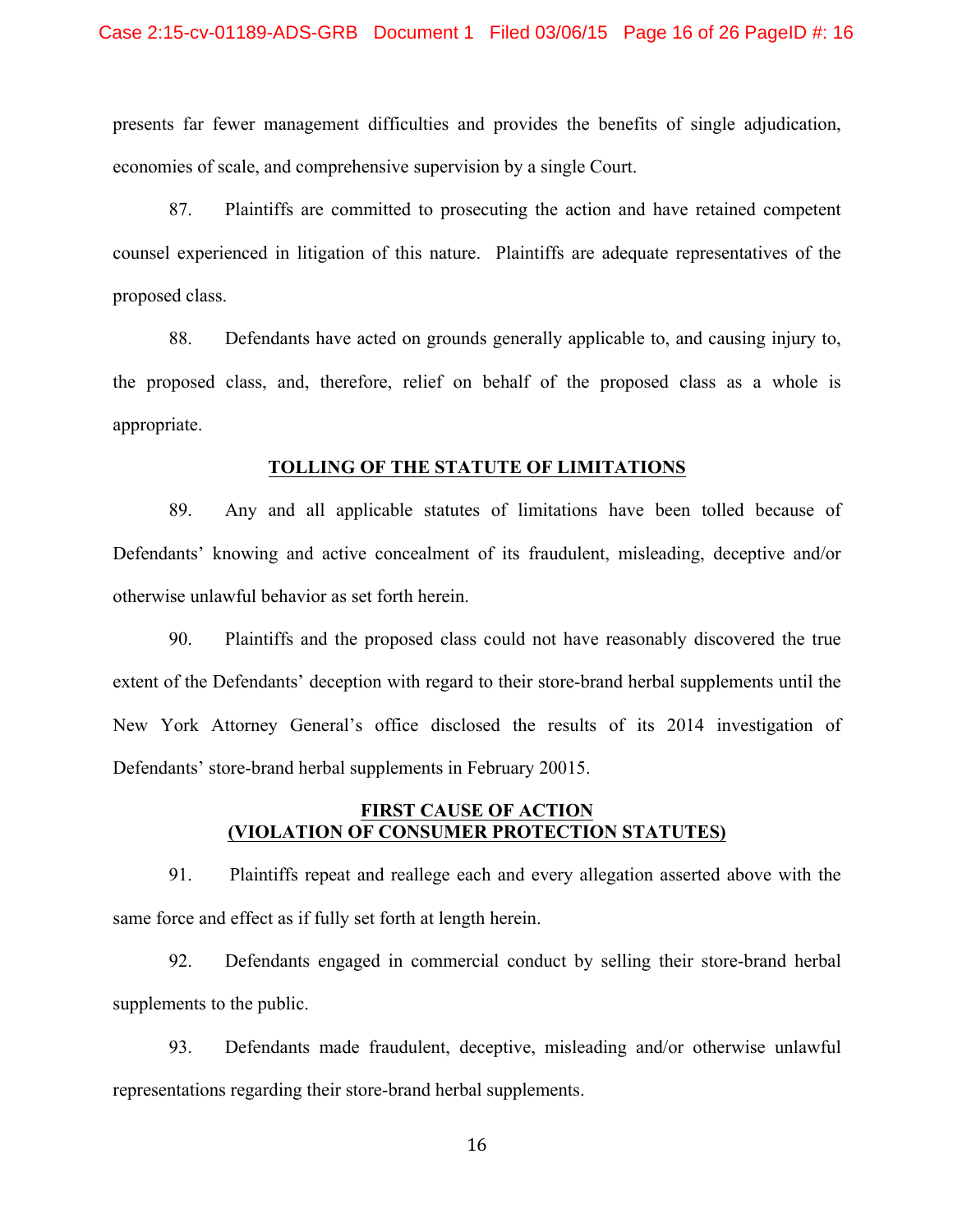#### Case 2:15-cv-01189-ADS-GRB Document 1 Filed 03/06/15 Page 17 of 26 PageID #: 17

94. Defendants fraudulently, deceptively, misleadingly and/or otherwise unlawfully represented to the Plaintiffs, the proposed class and/or the public at large that their store-brand herbal supplements contained the advertised herbs.

95. Defendants fraudulently, deceptively, misleadingly and/or otherwise unlawfully represented to the Plaintiffs, the proposed class and/or the public at large that their store-brand herbal supplements did not contain ingredients, materials and/or contaminants not identified on the products' labels.

96. Defendants failed to disclose that their store-brand herbal supplements contained ingredients, materials and/or contaminants not identified on the products' labels.

97. Defendants' misrepresentations and concealment of material facts constitute unconscionable commercial practices, deception, fraud, false pretenses, misrepresentation, and/or the knowing concealment, suppression, or omission of materials facts with the intent that others rely on such concealment, suppression, or omission in connection with the sale and advertisement of their store-brand herbal supplements.

98. New York state and a majority of other states throughout the country, including the District of Columbia have enacted statutes to protect consumers from deceptive, fraudulent, deceptive, unconscionable and/or otherwise unlawful trade and business practices.

99. Defendants violated these statutes by knowingly, falsely, deceptively, misleadingly and/or otherwise unlawfully representing that their store-brand herbal supplements contained the advertised herbs.

100. Defendants violated these statutes by knowingly, falsely, deceptively, misleadingly and/or otherwise unlawfully representing that their store-brand herbal supplements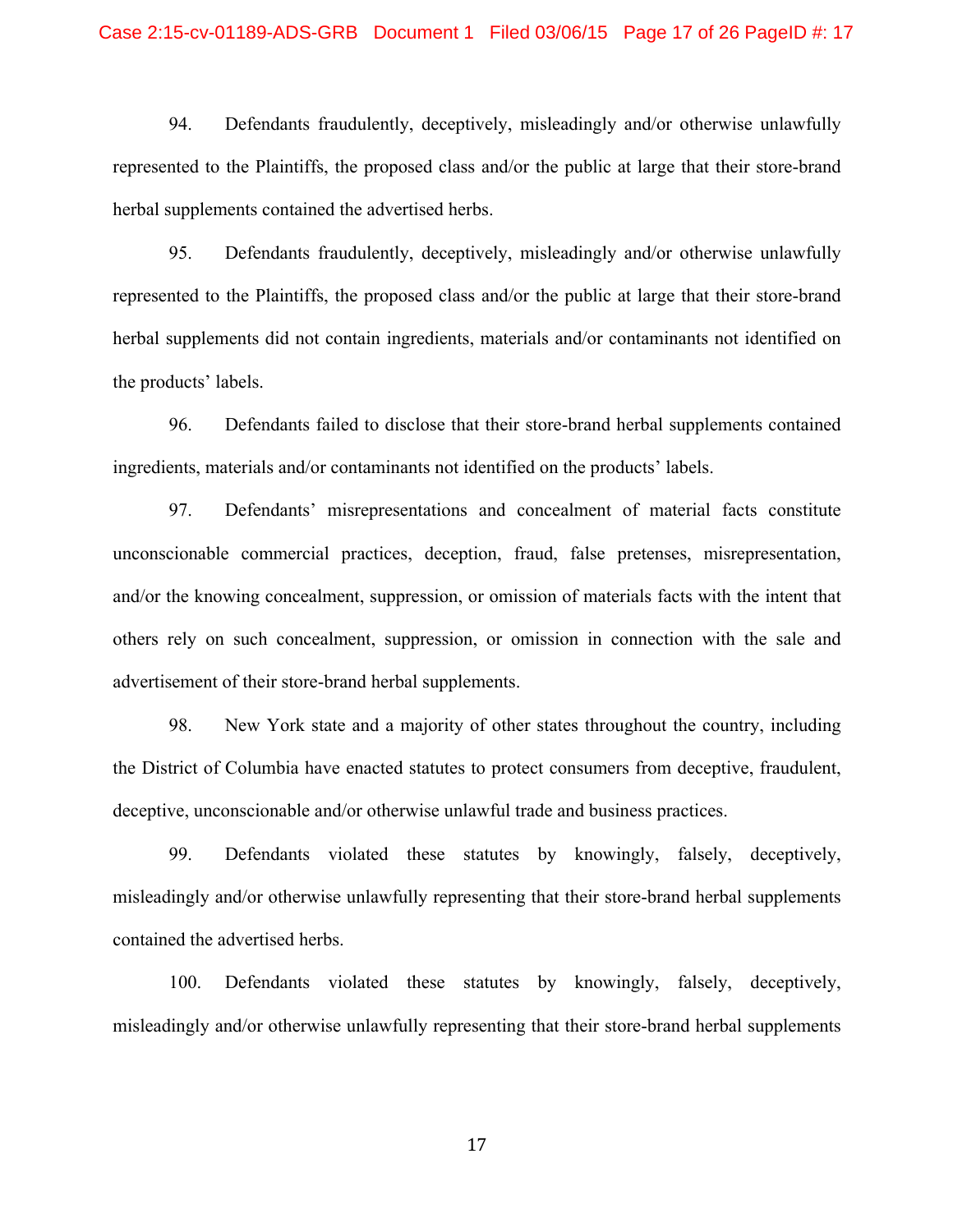## Case 2:15-cv-01189-ADS-GRB Document 1 Filed 03/06/15 Page 18 of 26 PageID #: 18

did not contain any other ingredients, materials and/or contaminants other than those identified on their products' labels.

101. Defendants violated these statutes by failing to disclose and/or identify added ingredients, materials and/or contaminants on their products' labels.

102. Defendants have engaged in unfair competition or unfair or deceptive acts or practices in violation of ALASKA STAT. § 45.50.471, *et seq.* 

103. Defendants have engaged in unfair competition or unfair or deceptive acts or practices in violation of ARIZ. REV. STAT. § 44-1522, *et seq.* 

104. Defendants have engaged in unfair competition or unfair or deceptive acts or practices in violation of ARK. CODE ANN. § 4-88-107, *et seq.* 

105. Defendants have engaged in unfair competition or unfair or deceptive acts or practices in violation of CAL. Bus. & PROF. CODE § 17200, et seq.

106. Defendants have engaged in unfair competition or unfair or deceptive acts or practices in violation of CAL. Bus. & PROF. CODE § 17500, *et seq.* 

107. Defendants have engaged in unfair competition or unfair or deceptive acts or practices or have made false representations in violation of COLO. REV. STAT. § 6-1-101, *et seq.*

108. Defendants have engaged in unfair competition or unfair or deceptive acts or practices in violation of CONN. GEN. STAT. § 42-110b, et seq.

109. Defendants have engaged in unfair competition or unfair or deceptive acts or practices in violation of DEL. CODE ANN. tit. 6, § 2511, *et seq.* 

110. Defendants have engaged in unfair competition or unfair or deceptive acts or practices in violation of DEL. CODE ANN. tit. 6, § 2532, *et seq.*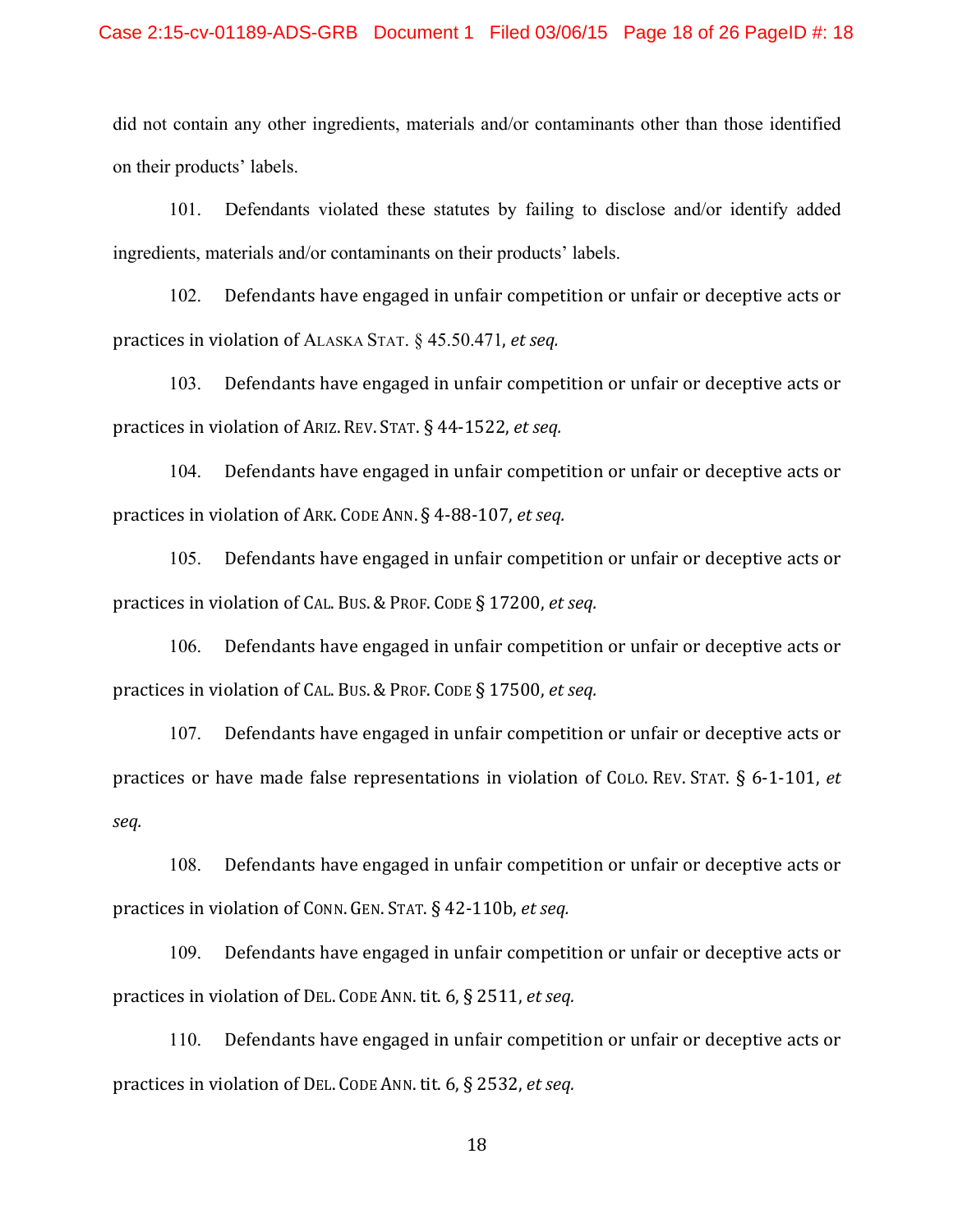111. Defendants have engaged in unfair competition or unfair or deceptive acts or practices or made false representations in violation of D.C. CODE ANN. § 28-3901, *et seq.* 

112. Defendants have engaged in unfair competition or unfair or deceptive acts or practices in violation of FLA. STAT. ANN. § 501.201, et seq.

113. Defendants have engaged in unfair competition or unfair or deceptive acts or practices in violation of IDAHO CODE § 48-601, *et seq.* 

114. Defendants have engaged in unfair competition or unfair or deceptive acts or practices in violation of 815 ILL. COMP. STAT. 505/2, *et seq* 

115. Defendants have engaged in unfair competition or unfair or deceptive acts or practices in violation of Iowa Code § 714H.1, *et seq.*,

116. Defendants have engaged in unfair competition or unfair or deceptive acts or practices in violation Mass. GEN. LAWS ch. 93A, §1, *et seq.* 

117. Defendants have engaged in unfair competition or unfair or deceptive acts or practices in violation of MINN. STAT. § 8.31, *et seq.*

118. Defendants have engaged in unfair competition or unfair or deceptive acts or practices in violation of MO. REV. STAT. § 407.010, *et seq.*

119. Defendants have engaged in unfair competition or unfair or deceptive acts or practices in violation of NEB. REV. STAT. § 59-1601, *et seq.*

120. Defendants have engaged in unfair competition or unfair or deceptive acts or practices in violation of N.H. REV. STAT. ANN. § 358-A:1, *et seq.*

121. Defendants have engaged in unfair competition or deceptive acts or practices in violation of N.J.S.A. § 56:8-1, *et seq.*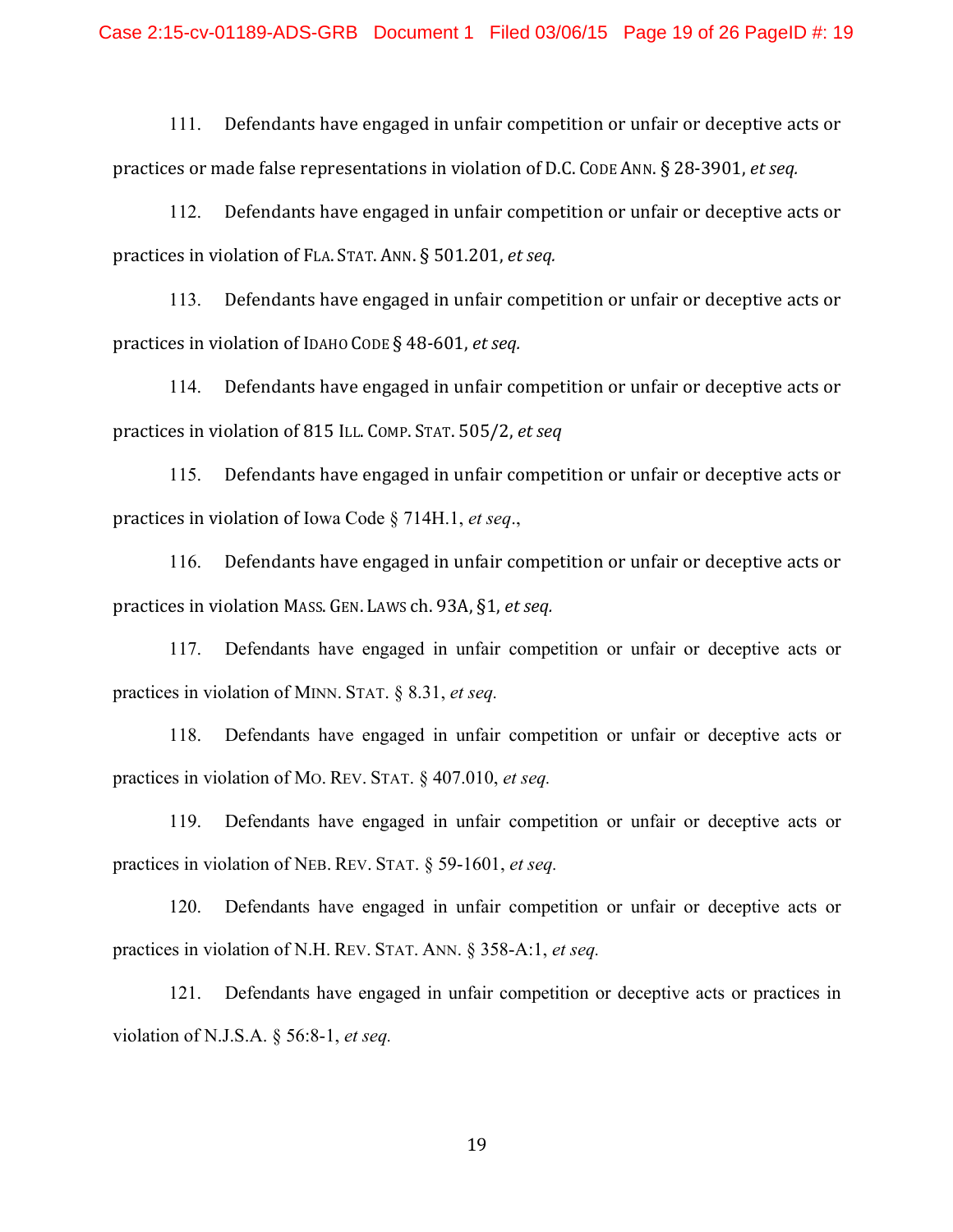122. Defendants have engaged in unfair competition or unfair or deceptive acts or practices in violation of N.M. STAT. ANN. § 57-12-1, *et seq.*

123. 200. Defendants engaged in unfair competition or unfair or deceptive acts or practices in violation of N.Y. GEN. BUS. LAW § 349, *et seq*.

124. Defendants have engaged in unfair competition or unfair or deceptive acts or practices in violation of N.C. GEN. STAT. § 75-1.1, *et seq.*

125. Defendants have engaged in unfair competition or unfair or deceptive acts or practices in violation of N.D. CENT. CODE § 51-15-01, *et seq*

126. Defendants have engaged in unfair competition or unfair or deceptive acts or practices in violation of OKLA. STAT. TIT. 78 § 51-55, *et seq.*

127. Defendants have engaged in unfair competition or unfair or deceptive acts or practices or made false representations in violation of OKLA. STAT. tit. 15, § 751, *et seq*

128. Defendants have engaged in unfair competition or unfair or deceptive acts or practices in violation of S.C. CODE ANN. § 39-5-10, *et seq.*

129. Defendants have engaged in unfair competition or unfair or deceptive acts or practices in violation of S.D. CODIFIED LAWS § 37-24-1, *et seq.*

130. Defendants have engaged in unfair competition or unfair or deceptive acts or practices in violation of TENN. CODE ANN. § 47-18-101, *et seq.*

131. Defendants have engaged in unfair competition or unfair or deceptive acts or practices in violation of TEX. BUS. & COM. CODE ANN. § 17.41, *et seq.*

132. Defendants have engaged in unfair competition or unfair or deceptive acts or practices in violation of VT. STAT. ANN. tit. 9, § 2451, *et seq.*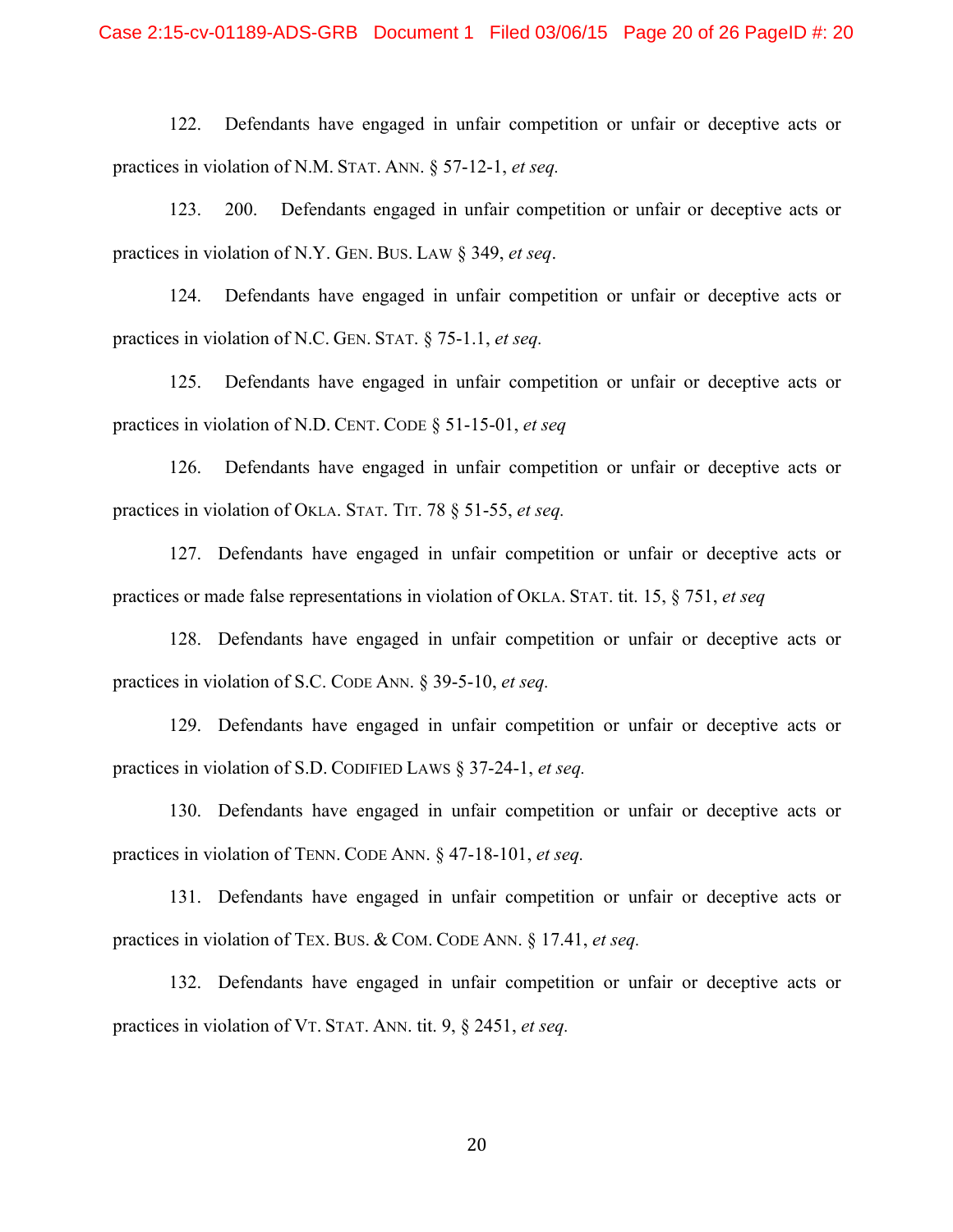133. Defendants have engaged in unfair competition or unfair, deceptive or fraudulent acts or practices in violation of WASH. REV. CODE § 19.86.010, *et seq.*

134. Defendants engaged in the deceptive acts and practices alleged herein in order to sell their store-brand herbal supplements to the Plaintiffs, the proposed class and/or the public at large.

135. Plaintiffs and the proposed class purchased Defendants' store-brand herbal supplements believing that they contained the advertised herbs.

136. Plaintiffs and the proposed class purchased Defendants' store-brand herbal supplements believing that they contained only the ingredients on the products' labels.

137. As a direct and proximate result of Defendants' violations, Plaintiffs and the proposed class have suffered damages, both general and special, including economic damages. Plaintiffs and the proposed class are entitled to compensatory damages, statutory damages, equitable and declaratory relief, punitive damages, costs and reasonable attorneys' fees.

## **SECOND CAUSE OF ACTION (BREACH OF WARRANTIES)**

138. Plaintiffs repeat and reallege each and every allegation asserted above with the same force and effect as if fully set forth at length herein.

139. At all times herein mentioned, Defendants designed, researched, manufactured, tested, tested, advertised, promoted, distributed and/or sold their respective store-brand herbal supplements.

140. At the time Defendants designed, researched, manufactured, tested, tested, advertised, promoted, distributed and/or sold their respective store-brand herbal supplements use by Plaintiffs and the proposed class, Defendants knew of the use for which their store-brand herbal supplements were intended and expressly and/or impliedly warranted their store-brand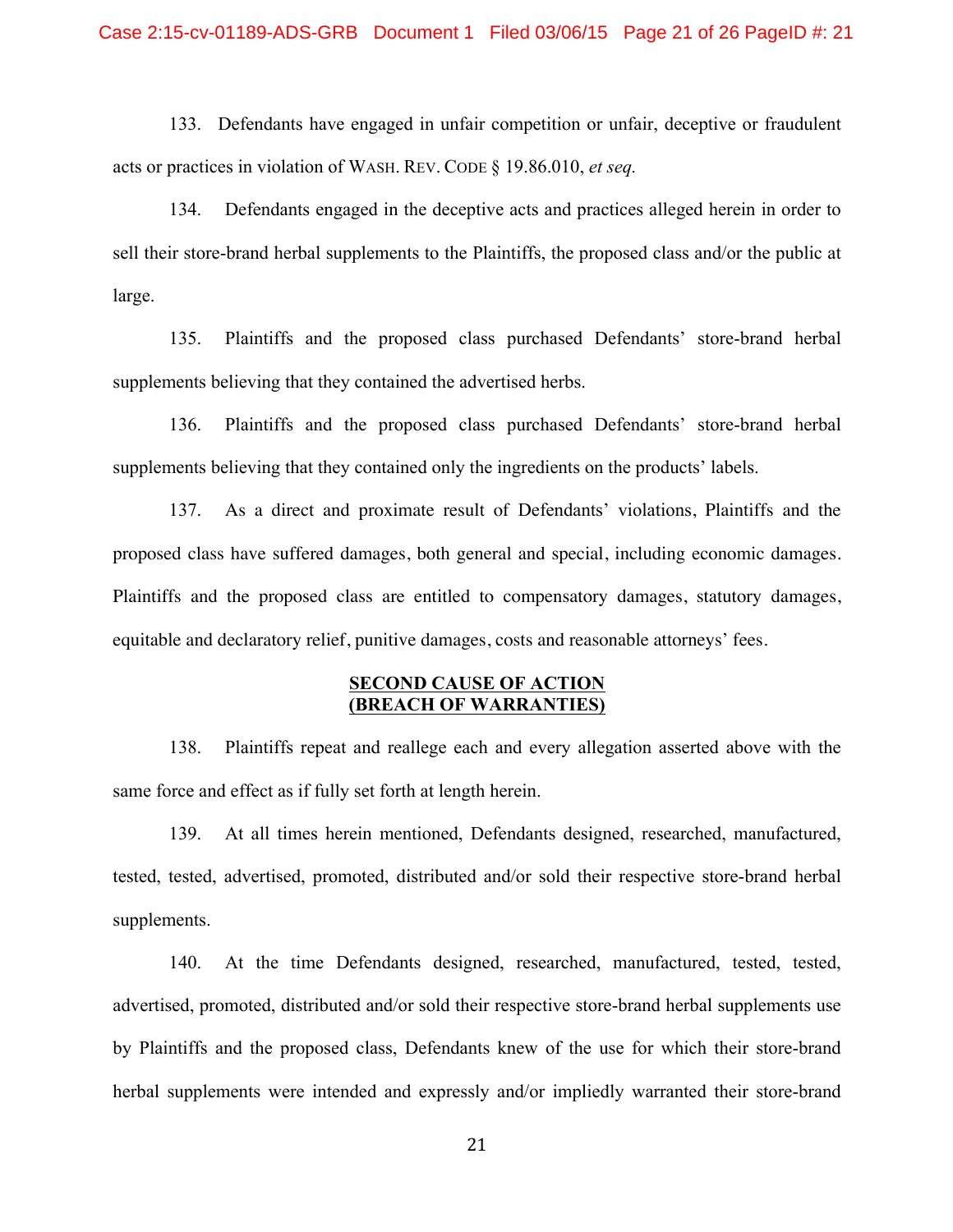herbal supplements to be of merchantable quality and safe and fit for such use.

141. Defendants expressly and impliedly represented and warranted to the Plaintiffs, the proposed class and/or the public that their store-brand herbal supplements were safe and of merchantable quality and fit for the ordinary purpose for which said products were to be used.

142. Defendants expressly and/or impliedly represented and warranted to the Plaintiffs, the proposed class and/or the public that their store-brand herbal supplements contained the advertised herbs.

143. Defendants expressly and/or impliedly represented and warranted to the Plaintiffs, the proposed class and/or the public that their store-brand herbal supplements did not contain ingredients, materials and/or contaminants not identified on the products' labels.

144. That said aforementioned representations and warranties were false, deceptive, misleading, and/or otherwise inaccurate in that their store-brand herbal supplements were not of merchantable quality, were not fit for their ordinary purpose for which they were to be used, were unreasonably dangerous and were defective.

145. That said aforementioned representations and warranties were false, deceptive, misleading, and/or otherwise inaccurate in that their store-brand herbal supplements did not contain the advertised herbs.

146. That said aforementioned representations and warranties were false, deceptive, misleading, and/or otherwise inaccurate in that their store-brand herbal supplements contained ingredients, materials and/or contaminants not identified on the products' labels.

147. Plaintiffs and the proposed class did rely on Defendants' aforementioned express and/or implied representations and/or warranties.

148. Plaintiffs and the proposed class relied upon the skill and judgment of Defendants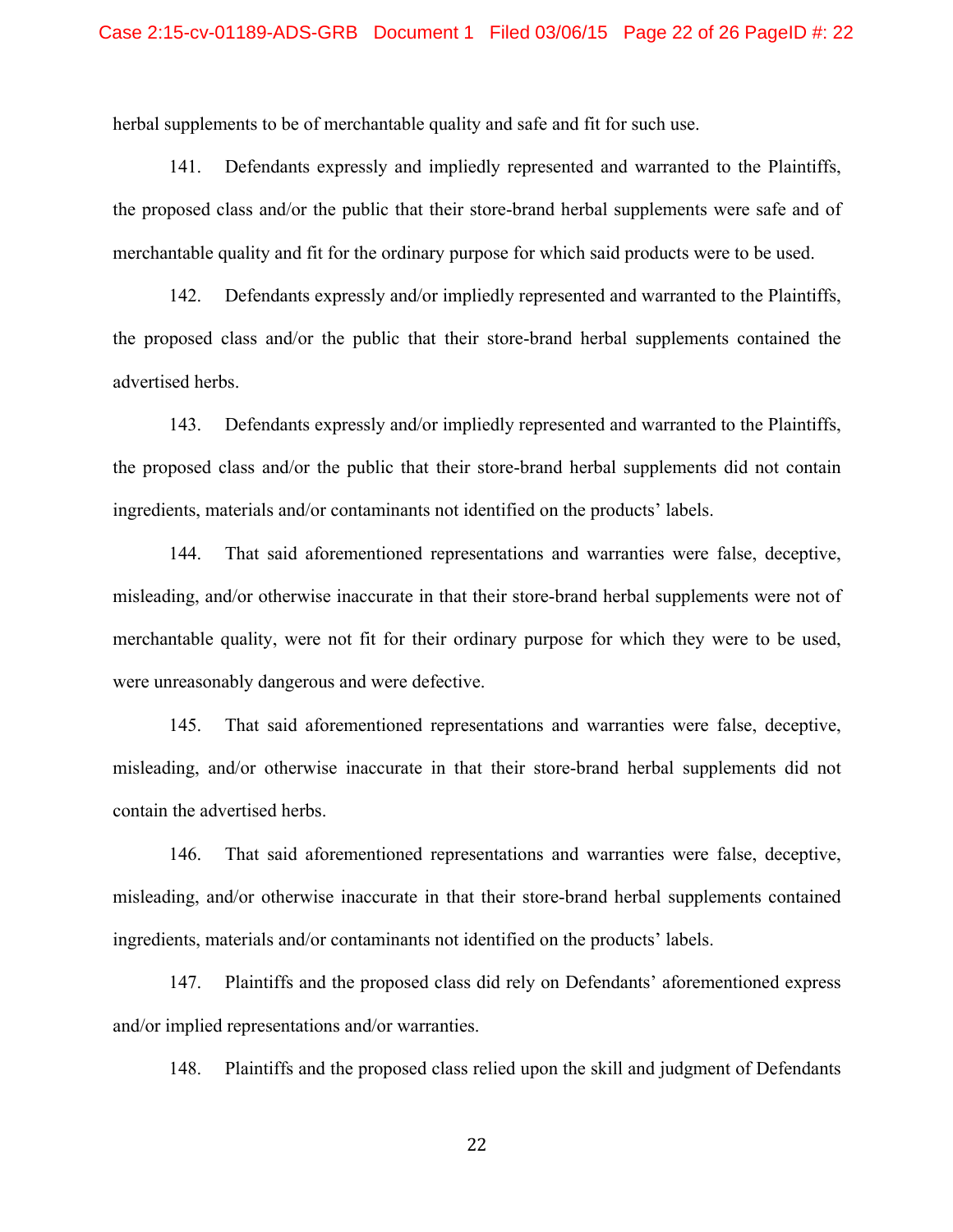## Case 2:15-cv-01189-ADS-GRB Document 1 Filed 03/06/15 Page 23 of 26 PageID #: 23

as to whether their store-brand herbal supplements were of merchantable quality, safe and fit for their intended use.

149. Defendants' store-brand herbal supplements were injected into the stream of commerce by Defendants in a defective, unsafe, and inherently dangerous condition and the products were expected to and did reach users, handlers, and persons coming into contact with them without substantial change in the condition in which they were sold.

150. Defendants herein breached the aforesaid express and/or implied warranties they made to Plaintiffs and the proposed class.

151. As a direct and proximate result of Defendants' breach, Plaintiffs and the proposed class have suffered damages, both general and special, including economic damages. Plaintiffs and the proposed class are entitled to compensatory damages, statutory damages, equitable and declaratory relief, punitive damages, costs and reasonable attorneys' fees.

## **THIRD CAUSE OF ACTION – UNJUST ENRICHMENT**

152. Plaintiffs repeat and reallege each and every allegation asserted above with the same force and effect as if fully set forth at length herein.

153. As a result of Defendants' wrongdoing as set forth herein, Defendants profited, benefited and were otherwise enriched from payments that Plaintiffs and the proposed class made to them for the purchase of their store-brand herbal supplements.

154. In exchange for their payments, Plaintiffs and the proposed class reasonably expected that the store-brand herbal supplements they purchased from Defendants contained the advertised herbs.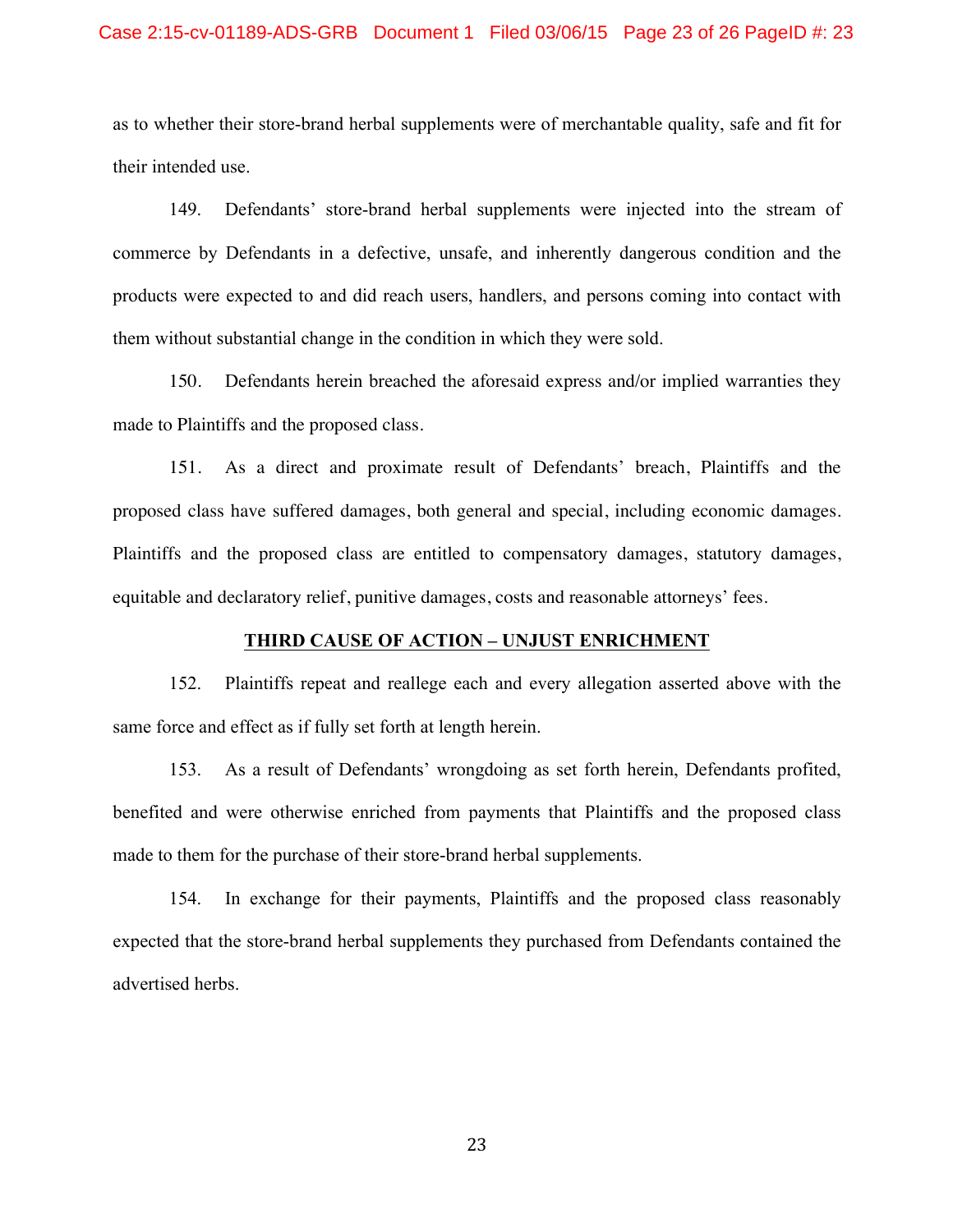## Case 2:15-cv-01189-ADS-GRB Document 1 Filed 03/06/15 Page 24 of 26 PageID #: 24

155. In exchange for their payments, Plaintiffs and the proposed class reasonably expected that the store-brand herbal supplements they purchased from Defendants would not contain ingredients, materials and/or contaminants not identified on the products' labels.

156. Defendants voluntarily accepted and retained these payments with knowledge and/or awareness that Plaintiffs and the proposed class believed that their store-brand herbal supplements contained the advertised herbs.

157. Defendants voluntarily accepted and retained these payments with knowledge and/or awareness that Plaintiffs and the proposed class believed that the store-brand herbal supplements they purchased from Defendants contained only those ingredients identified and/or disclosed on the products' labels.

158. As a result of Defendants' fraudulent, deceptive, misleading and/or otherwise unlawful behavior, Plaintiffs and the proposed class did not receive what they paid for.

159. It is against equity and good conscience to permit Defendants to retain their profits, revenues, benefits and/or enrichments they earned at the expense of Plaintiffs and the proposed class.

160. Plaintiffs and the proposed class are entitled in equity to seek restitution of Defendants' wrongful profits, revenues, benefits and/or enrichments to the extent and in the amount deemed appropriate by the Court, and such other relief as the Court deems just and proper to remedy Defendants' unjust enrichment.

161. As a direct and proximate result of the foregoing acts and/or omissions, the Plaintiffs and the proposed class have suffered damages, both general and special, including economic damages. Plaintiffs and the proposed class are entitled to compensatory damages,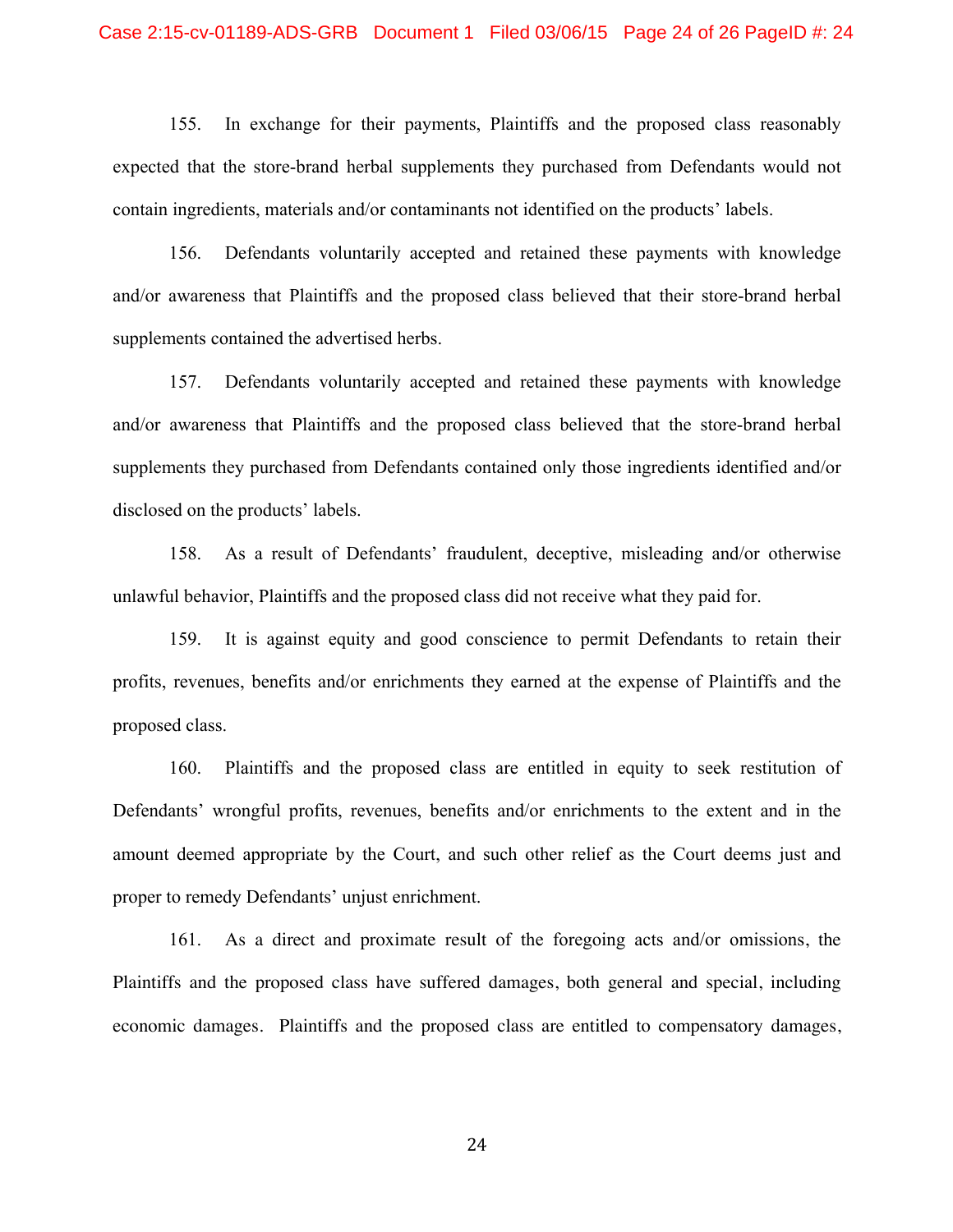statutory damages, equitable and declaratory relief, punitive damages, costs and reasonable attorneys' fees.

## **DEMAND FOR RELIEF**

**WHEREFORE,** Plaintiffs and the proposed class demand judgment against Defendants as follows:

- i. An order certifying the Class, appointing Plaintiffs as class representatives, and appointing the undersigned counsel as counsel to the Class;
- ii. Equitable, injunctive and declaratory relief, including enjoining their storebrand herbal supplements;
- iii. Damages in an amount to be determined at trial;
- iv. Pre judgment and post judgment interest at the maximum rate allowable at law;
- v. Statutory, treble, exemplary, and/or punitive damages in an amount to be determined at trial;
- vi. The costs and disbursements incurred by Plaintiffs and the proposed class in connection with this action, including reasonable attorneys' fees;
- vii. Disgorgement of Defendants' profits from the sale of their store-brand herbal supplements; and
- viii. Such other and further relief under all applicable state or federal law and any relief the Court deems just and appropriate.

Dated: New York, New York

March 5, 2015 Respectfully submitted,

*/s/ Virginia E. Anello*  Michael A. London, Esq. Virginia E. Anello, Esq. **DOUGLAS & LONDON, P.C.** 59 Maiden Lane,  $6<sup>th</sup>$  Floor New York, NY 10038 Phone: 212-566-7500 Fax: 212-566-7501 Email: mlondon@douglasandlondon.com vanello@douglasandlondon.com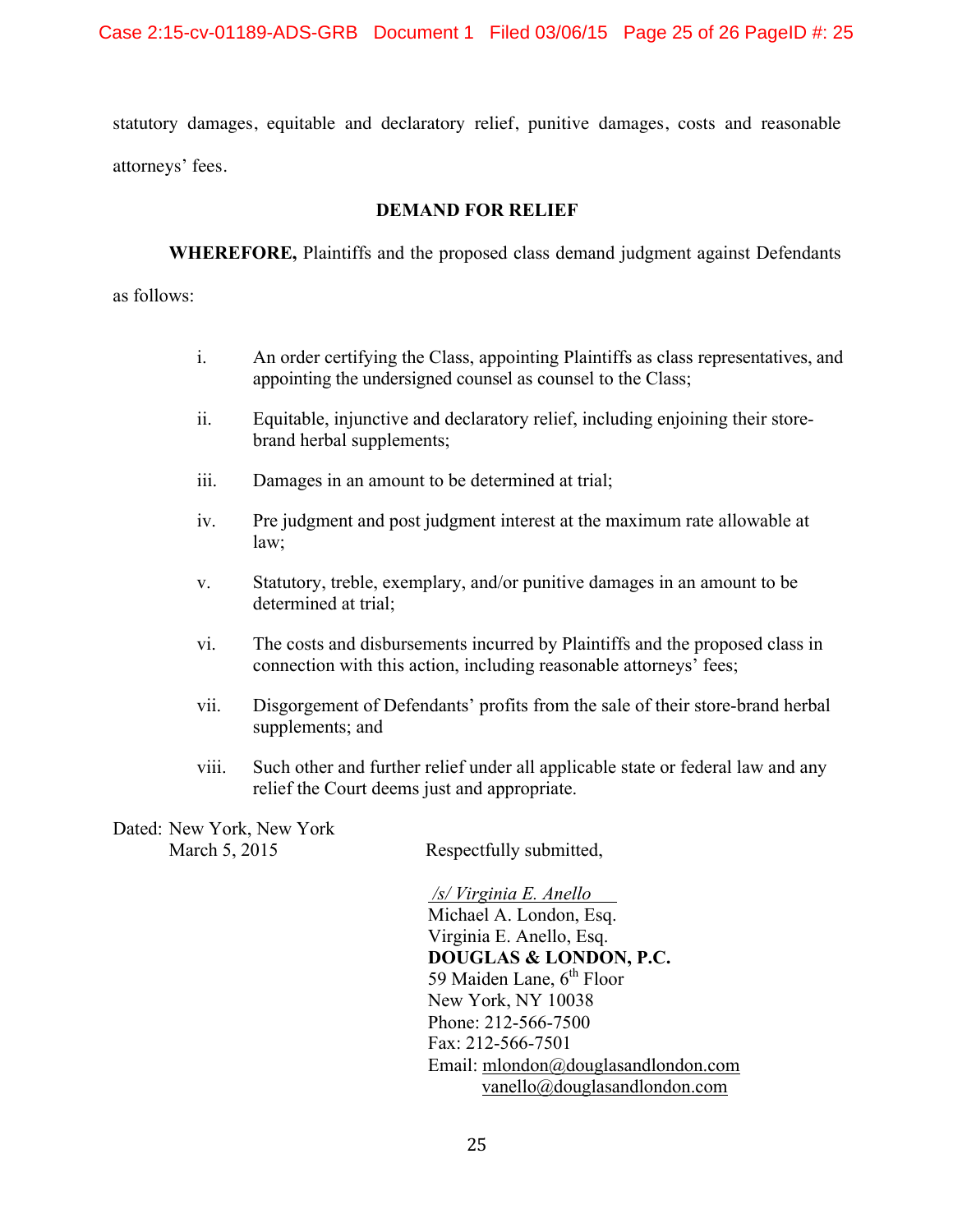Case 2:15-cv-01189-ADS-GRB Document 1 Filed 03/06/15 Page 26 of 26 PageID #: 26

-and-

Lawrence P. Krasin **EDELMAN, KRASIN & JAYE, PLLC** One Old Country Road, Ste 210 Carle Place, NY 11514 Phone: 516-742-9200 Fax: 516-742-7622 Email: LKrasin@ekjlaw.com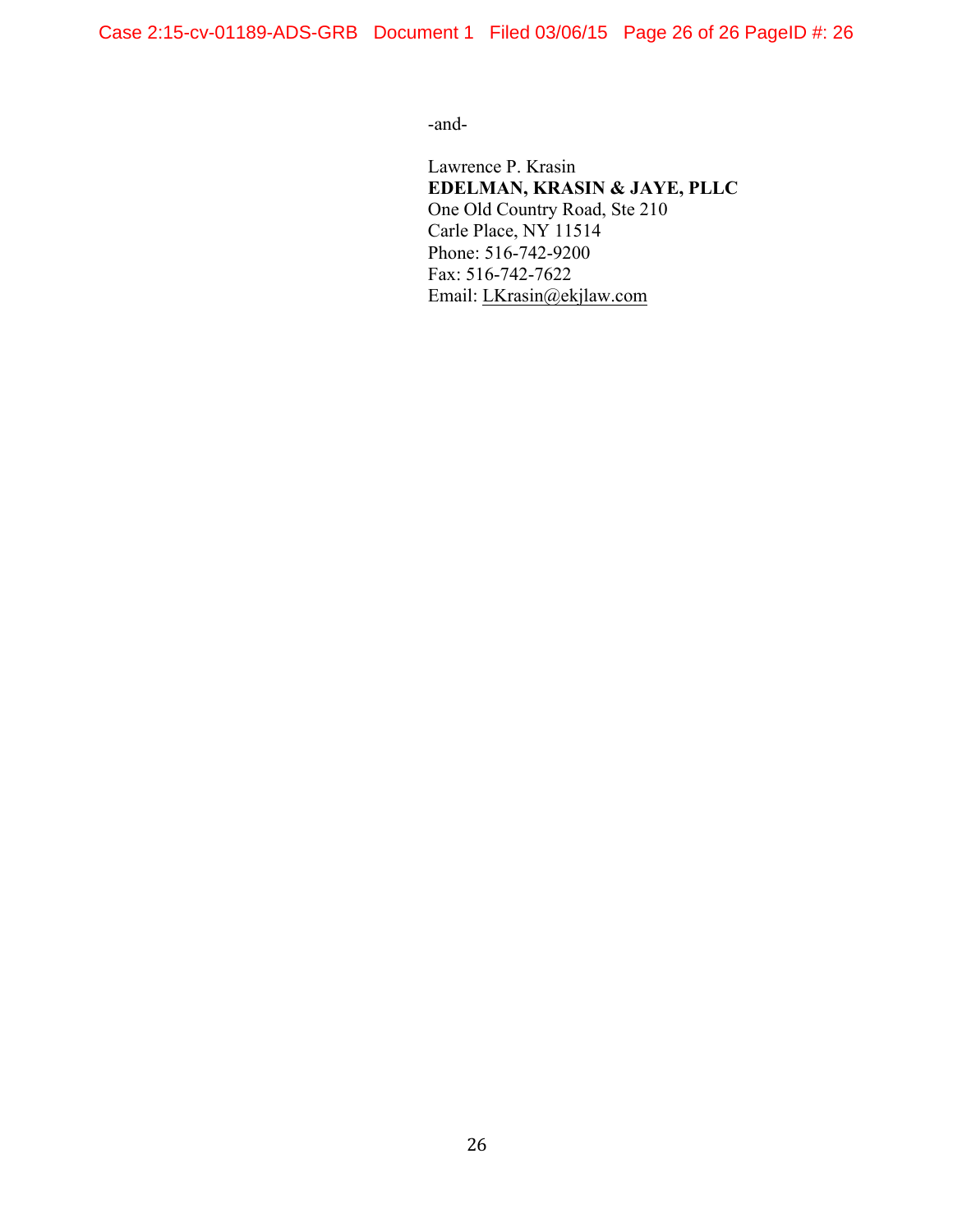# <sub>JS 44 (Rev. 1/2G3Se 2:15-cv-01189-ADS-GRB **DOCUM8N ER SHEL 03/06/15** Page 1 of 2 PageID #: 27</sub>

The JS 44 civil cover sheet and the information contained herein neither replace nor supplement the filing and service of pleadings or other papers as required by law, except as provided by local rules of court. This form,

| I. (a) PLAINTIFFS                                                                                                                                                                                                                                                                                                                                                                                                                                                                                                                                                                                                                                     |                                                                                                                                                                                                                                                                                                                                                                                                                                  |                                                                                                                                                                                                                                                                                                                                                                                                                                             | <b>DEFENDANTS</b>                                                                                                                                                                        |                              |                                                                                                                                                                                 |                                                                                                                                                                                                          |                                                                                                                  |                                                                                                                                                                                                                                                                                                                                                                                                                                                                                                                                                  |                        |                        |  |  |
|-------------------------------------------------------------------------------------------------------------------------------------------------------------------------------------------------------------------------------------------------------------------------------------------------------------------------------------------------------------------------------------------------------------------------------------------------------------------------------------------------------------------------------------------------------------------------------------------------------------------------------------------------------|----------------------------------------------------------------------------------------------------------------------------------------------------------------------------------------------------------------------------------------------------------------------------------------------------------------------------------------------------------------------------------------------------------------------------------|---------------------------------------------------------------------------------------------------------------------------------------------------------------------------------------------------------------------------------------------------------------------------------------------------------------------------------------------------------------------------------------------------------------------------------------------|------------------------------------------------------------------------------------------------------------------------------------------------------------------------------------------|------------------------------|---------------------------------------------------------------------------------------------------------------------------------------------------------------------------------|----------------------------------------------------------------------------------------------------------------------------------------------------------------------------------------------------------|------------------------------------------------------------------------------------------------------------------|--------------------------------------------------------------------------------------------------------------------------------------------------------------------------------------------------------------------------------------------------------------------------------------------------------------------------------------------------------------------------------------------------------------------------------------------------------------------------------------------------------------------------------------------------|------------------------|------------------------|--|--|
| ANTHONY LINSALATA, et al.                                                                                                                                                                                                                                                                                                                                                                                                                                                                                                                                                                                                                             |                                                                                                                                                                                                                                                                                                                                                                                                                                  |                                                                                                                                                                                                                                                                                                                                                                                                                                             | WALGREEN CO., et al.                                                                                                                                                                     |                              |                                                                                                                                                                                 |                                                                                                                                                                                                          |                                                                                                                  |                                                                                                                                                                                                                                                                                                                                                                                                                                                                                                                                                  |                        |                        |  |  |
| (b) County of Residence of First Listed Plaintiff                                                                                                                                                                                                                                                                                                                                                                                                                                                                                                                                                                                                     | (EXCEPT IN U.S. PLAINTIFF CASES)                                                                                                                                                                                                                                                                                                                                                                                                 | Nassau                                                                                                                                                                                                                                                                                                                                                                                                                                      | County of Residence of First Listed Defendant<br>NOTE:                                                                                                                                   |                              |                                                                                                                                                                                 |                                                                                                                                                                                                          | (IN U.S. PLAINTIFF CASES ONLY)<br>IN LAND CONDEMNATION CASES, USE THE LOCATION OF<br>THE TRACT OF LAND INVOLVED. |                                                                                                                                                                                                                                                                                                                                                                                                                                                                                                                                                  |                        |                        |  |  |
| (C) Attorneys (Firm Name, Address, and Telephone Number)                                                                                                                                                                                                                                                                                                                                                                                                                                                                                                                                                                                              |                                                                                                                                                                                                                                                                                                                                                                                                                                  |                                                                                                                                                                                                                                                                                                                                                                                                                                             | Attorneys (If Known)                                                                                                                                                                     |                              |                                                                                                                                                                                 |                                                                                                                                                                                                          |                                                                                                                  |                                                                                                                                                                                                                                                                                                                                                                                                                                                                                                                                                  |                        |                        |  |  |
| Douglas & London, P.C., 59 Maiden Lane, 6th Floor, New York, NY<br>10038, 212-566-7500                                                                                                                                                                                                                                                                                                                                                                                                                                                                                                                                                                |                                                                                                                                                                                                                                                                                                                                                                                                                                  |                                                                                                                                                                                                                                                                                                                                                                                                                                             |                                                                                                                                                                                          |                              |                                                                                                                                                                                 |                                                                                                                                                                                                          |                                                                                                                  |                                                                                                                                                                                                                                                                                                                                                                                                                                                                                                                                                  |                        |                        |  |  |
| <b>II. BASIS OF JURISDICTION</b> (Place an "X" in One Box Only)                                                                                                                                                                                                                                                                                                                                                                                                                                                                                                                                                                                       |                                                                                                                                                                                                                                                                                                                                                                                                                                  |                                                                                                                                                                                                                                                                                                                                                                                                                                             | <b>III. CITIZENSHIP OF PRINCIPAL PARTIES</b> (Place an "X" in One Box for Plaintiff                                                                                                      |                              |                                                                                                                                                                                 |                                                                                                                                                                                                          |                                                                                                                  |                                                                                                                                                                                                                                                                                                                                                                                                                                                                                                                                                  |                        |                        |  |  |
| $\Box$ 1 U.S. Government<br>Plaintiff                                                                                                                                                                                                                                                                                                                                                                                                                                                                                                                                                                                                                 | <b>3</b> Federal Question<br>(U.S. Government Not a Party)                                                                                                                                                                                                                                                                                                                                                                       |                                                                                                                                                                                                                                                                                                                                                                                                                                             | (For Diversity Cases Only)<br>Citizen of This State                                                                                                                                      | <b>PTF</b><br>X <sub>1</sub> | <b>DEF</b>                                                                                                                                                                      |                                                                                                                                                                                                          | $\Box$ 1 Incorporated or Principal Place<br>of Business In This State                                            | and One Box for Defendant)                                                                                                                                                                                                                                                                                                                                                                                                                                                                                                                       | <b>PTF</b><br>$\Box$ 4 | <b>DEF</b><br>$\Box$ 4 |  |  |
| $\Box$ 2 U.S. Government<br>Defendant                                                                                                                                                                                                                                                                                                                                                                                                                                                                                                                                                                                                                 | $\boxtimes$ 4 Diversity                                                                                                                                                                                                                                                                                                                                                                                                          | (Indicate Citizenship of Parties in Item III)                                                                                                                                                                                                                                                                                                                                                                                               | Citizen of Another State                                                                                                                                                                 | $\Box$ 2                     |                                                                                                                                                                                 |                                                                                                                                                                                                          | 1 2 Incorporated and Principal Place<br>of Business In Another State                                             |                                                                                                                                                                                                                                                                                                                                                                                                                                                                                                                                                  | $\Box$ 5               | $\times$ 5             |  |  |
| <b>IV. NATURE OF SUIT</b> (Place an "X" in One Box Only)                                                                                                                                                                                                                                                                                                                                                                                                                                                                                                                                                                                              |                                                                                                                                                                                                                                                                                                                                                                                                                                  |                                                                                                                                                                                                                                                                                                                                                                                                                                             | Citizen or Subject of a<br>Foreign Country                                                                                                                                               | $\Box$ 3                     |                                                                                                                                                                                 |                                                                                                                                                                                                          | $\Box$ 3 Foreign Nation                                                                                          |                                                                                                                                                                                                                                                                                                                                                                                                                                                                                                                                                  | $\Box$ 6               | $\Box$ 6               |  |  |
| <b>CONTRACT</b>                                                                                                                                                                                                                                                                                                                                                                                                                                                                                                                                                                                                                                       |                                                                                                                                                                                                                                                                                                                                                                                                                                  | <b>TORTS</b>                                                                                                                                                                                                                                                                                                                                                                                                                                | <b>FORFEITURE/PENALTY</b>                                                                                                                                                                |                              |                                                                                                                                                                                 |                                                                                                                                                                                                          | <b>BANKRUPTCY</b>                                                                                                | <b>OTHER STATUTES</b>                                                                                                                                                                                                                                                                                                                                                                                                                                                                                                                            |                        |                        |  |  |
| $\Box$ 110 Insurance<br>$\Box$ 120 Marine<br>130 Miller Act<br>$\Box$ 140 Negotiable Instrument<br>150 Recovery of Overpayment<br>& Enforcement of Judgment<br>151 Medicare Act<br>152 Recovery of Defaulted<br><b>Student Loans</b><br>(Excludes Veterans)<br>$\Box$ 153 Recovery of Overpayment<br>of Veteran's Benefits<br>$\Box$ 160 Stockholders' Suits<br>190 Other Contract<br>195 Contract Product Liability<br>$\Box$ 196 Franchise<br><b>REAL PROPERTY</b><br>210 Land Condemnation<br>220 Foreclosure<br>$\Box$ 230 Rent Lease & Ejectment<br>$\Box$ 240 Torts to Land<br>$\Box$ 245 Tort Product Liability<br>290 All Other Real Property | PERSONAL INJURY<br>$\Box$ 310 Airplane<br>$\Box$<br>315 Airplane Product<br>Liability<br>$\Box$ 320 Assault, Libel &<br>Slander<br>□ 330 Federal Employers'<br>Liability<br>340 Marine<br>345 Marine Product<br>Liability<br>350 Motor Vehicle<br>355 Motor Vehicle<br>Product Liability<br>360 Other Personal<br>Injury<br>362 Personal Injury -<br>Medical Malpractice<br><b>CIVIL RIGHTS</b><br>$\Box$ 440 Other Civil Rights | PERSONAL INJURY<br>$\Box$ 365 Personal Injury -<br>Product Liability<br>367 Health Care/<br>Pharmaceutical<br>Personal Injury<br>Product Liability<br><b>1368</b> Asbestos Personal<br><b>Injury Product</b><br>Liability<br>PERSONAL PROPERTY<br>370 Other Fraud<br>$\Box$ 371 Truth in Lending<br>380 Other Personal<br>Property Damage<br>385 Property Damage<br>Product Liability<br><b>PRISONER PETITIONS</b><br><b>Habeas Corpus:</b> | □ 625 Drug Related Seizure<br>of Property 21 USC 881<br>$\Box$ 690 Other<br><b>LABOR</b><br>710 Fair Labor Standards                                                                     |                              |                                                                                                                                                                                 | 1422 Appeal 28 USC 158<br>$\Box$ 423 Withdrawal<br>28 USC 157<br><b>PROPERTY RIGHTS</b><br>$\Box$ 820 Copyrights<br>□ 830 Patent<br>□ 840 Trademark<br><b>SOCIAL SECURITY</b><br>$\Box$ 861 HIA (1395ff) |                                                                                                                  | 375 False Claims Act<br>$\Box$ 400 State Reapportionment<br>$\Box$ 410 Antitrust<br>$\Box$ 430 Banks and Banking<br>450 Commerce<br>$\Box$ 460 Deportation<br>1 470 Racketeer Influenced and<br>Corrupt Organizations<br>480 Consumer Credit<br>490 Cable/Sat TV<br>□ 850 Securities/Commodities/<br>Exchange<br>1 890 Other Statutory Actions<br>$\Box$ 891 Agricultural Acts<br>□ 893 Environmental Matters<br>$\Box$ 895 Freedom of Information<br>Act<br>$\Box$ 896 Arbitration<br>□ 899 Administrative Procedure<br>Act/Review or Appeal of |                        |                        |  |  |
|                                                                                                                                                                                                                                                                                                                                                                                                                                                                                                                                                                                                                                                       |                                                                                                                                                                                                                                                                                                                                                                                                                                  |                                                                                                                                                                                                                                                                                                                                                                                                                                             | Act<br>720 Labor/Management<br>Relations<br>740 Railway Labor Act<br>751 Family and Medical<br>Leave Act<br>790 Other Labor Litigation<br>791 Employee Retirement<br>Income Security Act |                              | $\Box$ 862 Black Lung (923)<br>$\Box$ 863 DIWC/DIWW (405(g))<br>$\Box$ 864 SSID Title XVI<br>$\Box$ 865 RSI (405(g))<br><b>FEDERAL TAX SUITS</b><br>□ 870 Taxes (U.S. Plaintiff |                                                                                                                                                                                                          |                                                                                                                  |                                                                                                                                                                                                                                                                                                                                                                                                                                                                                                                                                  |                        |                        |  |  |
|                                                                                                                                                                                                                                                                                                                                                                                                                                                                                                                                                                                                                                                       | $\Box$ 441 Voting<br>$\Box$ 442 Employment<br>$\Box$ 443 Housing/<br>Accommodations<br>$\Box$ 445 Amer. w/Disabilities<br>Employment<br>$\Box$ 446 Amer. w/Disabilities<br>Other<br>448 Education                                                                                                                                                                                                                                | 1463 Alien Detainee<br>$\Box$ 510 Motions to Vacate<br>Sentence<br>530 General<br>535 Death Penalty<br>Other:<br>$\Box$ 540 Mandamus & Other<br>$\Box$ 550 Civil Rights<br>555 Prison Condition<br>560 Civil Detainee -<br>Conditions of<br>Confinement                                                                                                                                                                                     | <b>IMMIGRATION</b><br>$\Box$ 462 Naturalization Application<br>$\Box$ 465 Other Immigration<br>Actions                                                                                   |                              | or Defendant)<br>□ 871 IRS-Third Party<br>26 USC 7609                                                                                                                           |                                                                                                                                                                                                          |                                                                                                                  | <b>Agency Decision</b><br>$\Box$ 950 Constitutionality of<br>State Statutes                                                                                                                                                                                                                                                                                                                                                                                                                                                                      |                        |                        |  |  |
| V. ORIGIN (Place an "X" in One Box Only)<br>$\boxtimes$ 1 Original<br>Proceeding                                                                                                                                                                                                                                                                                                                                                                                                                                                                                                                                                                      | $\square$ 2 Removed from<br>$\Box$ 3<br><b>State Court</b>                                                                                                                                                                                                                                                                                                                                                                       | Remanded from<br>Appellate Court                                                                                                                                                                                                                                                                                                                                                                                                            | $\Box$ 4 Reinstated or $\Box$ 5 Transferred from<br>Reopened                                                                                                                             | (specify)                    | <b>Another District</b>                                                                                                                                                         |                                                                                                                                                                                                          | $\Box$ 6 Multidistrict<br>Litigation                                                                             |                                                                                                                                                                                                                                                                                                                                                                                                                                                                                                                                                  |                        |                        |  |  |
| VI. CAUSE OF ACTION                                                                                                                                                                                                                                                                                                                                                                                                                                                                                                                                                                                                                                   | 28 U.S.C. 1332<br>Brief description of cause:                                                                                                                                                                                                                                                                                                                                                                                    | Cite the U.S. Civil Statute under which you are filing (Do not cite jurisdictional statutes unless diversity):<br>Consumer Fraud, Breach of Warranty and Unjust Enrichment relating to sale of Defendants' herbal supplements                                                                                                                                                                                                               |                                                                                                                                                                                          |                              |                                                                                                                                                                                 |                                                                                                                                                                                                          |                                                                                                                  |                                                                                                                                                                                                                                                                                                                                                                                                                                                                                                                                                  |                        |                        |  |  |
| VII. REQUESTED IN<br><b>COMPLAINT:</b>                                                                                                                                                                                                                                                                                                                                                                                                                                                                                                                                                                                                                | ⊠<br>UNDER RULE 23, F.R.Cv.P.                                                                                                                                                                                                                                                                                                                                                                                                    | CHECK IF THIS IS A CLASS ACTION                                                                                                                                                                                                                                                                                                                                                                                                             | <b>DEMAND \$</b><br>50,000,000.00 per cause of JURY DEMAND:                                                                                                                              |                              |                                                                                                                                                                                 |                                                                                                                                                                                                          | CHECK YES only if demanded in complaint:                                                                         | $\times$ Yes                                                                                                                                                                                                                                                                                                                                                                                                                                                                                                                                     | $\square$ No           |                        |  |  |
| VIII. RELATED CASE(S)<br><b>IF ANY</b>                                                                                                                                                                                                                                                                                                                                                                                                                                                                                                                                                                                                                | (See instructions):                                                                                                                                                                                                                                                                                                                                                                                                              | <b>JUDGE</b>                                                                                                                                                                                                                                                                                                                                                                                                                                |                                                                                                                                                                                          |                              |                                                                                                                                                                                 |                                                                                                                                                                                                          | DOCKET NUMBER                                                                                                    |                                                                                                                                                                                                                                                                                                                                                                                                                                                                                                                                                  |                        |                        |  |  |
| DATE<br>3/5/15<br><b>FOR OFFICE USE ONLY</b>                                                                                                                                                                                                                                                                                                                                                                                                                                                                                                                                                                                                          |                                                                                                                                                                                                                                                                                                                                                                                                                                  | SIGNATURE OF ATTORNEY OF RECORD<br>s/ Virginia E. Anello                                                                                                                                                                                                                                                                                                                                                                                    |                                                                                                                                                                                          |                              |                                                                                                                                                                                 |                                                                                                                                                                                                          |                                                                                                                  |                                                                                                                                                                                                                                                                                                                                                                                                                                                                                                                                                  |                        |                        |  |  |
| <b>RECEIPT#</b>                                                                                                                                                                                                                                                                                                                                                                                                                                                                                                                                                                                                                                       | <b>AMOUNT</b>                                                                                                                                                                                                                                                                                                                                                                                                                    | <b>APPLYING IFP</b>                                                                                                                                                                                                                                                                                                                                                                                                                         | <b>JUDGE</b>                                                                                                                                                                             |                              |                                                                                                                                                                                 |                                                                                                                                                                                                          | MAG. JUDGE                                                                                                       |                                                                                                                                                                                                                                                                                                                                                                                                                                                                                                                                                  |                        |                        |  |  |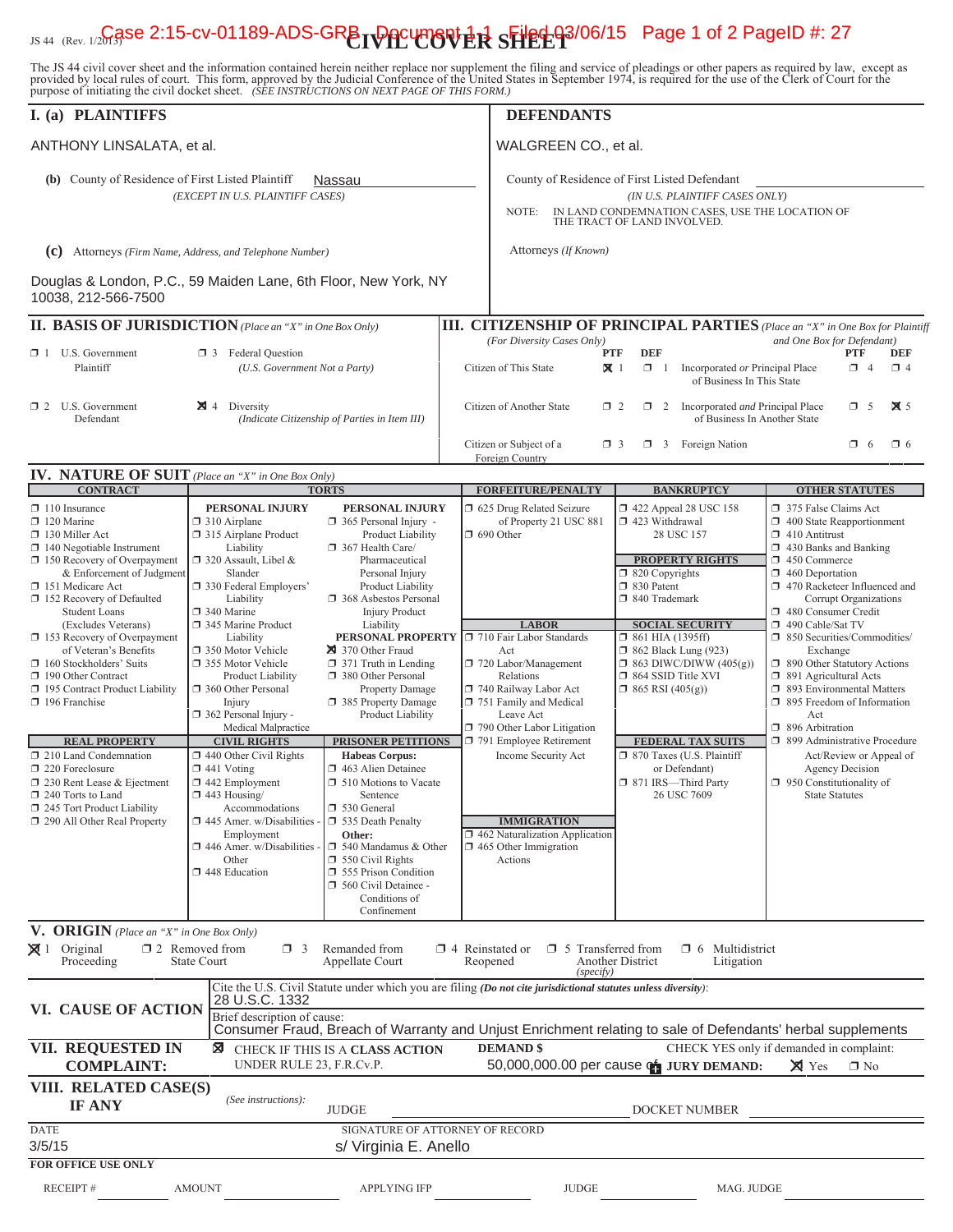# CERTIFICATION OF ARBITRATION ELIGIBILITY Case 2:15-cv-01189-ADS-GRB Document 1-1 Filed 03/06/15 Page 2 of 2 PageID #: 28

Local Arbitration Rule 83.10 provides that with certain exceptions, actions seeking money damages only in an amount not in excess of \$150,000, exclusive of interest and costs, are eligible for compulsory arbitration. The amount of damages is presumed to be below the threshold amount unless a certification to the contrary is filed.

I, Virginia E. Anello equince if  $\text{Planitt}$  and  $\text{Hamitt}$ , do hereby certify that the above captioned civil action is ineligible for compulsory arbitration for the following reason(s): Virginia E. Anello counsel for Plaintiffs

- 冈 monetary damages sought are in excess of \$150,000, exclusive of interest and costs,
- $\Box$ the complaint seeks injunctive relief.
- $\Box$ the matter is otherwise ineligible for the following reason

## **DISCLOSURE STATEMENT - FEDERAL RULES CIVIL PROCEDURE 7.1**

Identify any parent corporation and any publicly held corporation that owns  $10\%$  or more or its stocks:

## **RELATED CASE STATEMENT (Section VIII on the Front of this Form)**

Please list all cases that are arguably related pursuant to Division of Business Rule 50.3.1 in Section VIII on the front of this form. Rule 50.3.1 (a) provides that "A civil case is "related" to another civil case for purposes of this guideline when, because of the similarity of facts and legal issues or because the cases arise from the same transactions or events, a substantial saving of judicial resources is likely to result from assigning both cases to the same judge and magistrate judge." Rule 50.3.1 (b) provides that "A civil case shall not be deemed "related" to another civil case merely because the civil case: (A) involves identical legal issues, or (B) involves the same parties." Rule 50.3.1 (c) further provides that "Presumptively, and subject to the power of a judge to determine otherwise pursuant to paragraph (d), civil cases shall not be deemed to be "related" unless both cases are still pending before the court."

#### **NY-E DIVISION OF BUSINESS RULE 50.1(d)(2)**

- 1.) Is the civil action being filed in the Eastern District removed from a New York State Court located in Nassau or Suffolk County: NO
- 2.) If you answered "no" above: a) Did the events or omissions giving rise to the claim or claims, or a substantial part thereof, occur in Nassau or Suffolk  $\frac{R}{\text{County}}$   $\frac{Yes}{s}$

b) Did the events or omissions giving rise to the claim or claims, or a substantial part thereof, occur in the Eastern District? Yes

If your answer to question 2 (b) is "No," does the defendant (or a majority of the defendants, if there is more than one) reside in Nassau or Suffolk County, or, in an interpleader action, does the claimant (or a majority of the claimants, if there is more than one) reside in Nassau or Suffolk County?

(Note: A corporation shall be considered a resident of the County in which it has the most significant contacts).

#### **BAR ADMISSION**

I am currently admitted in the Eastern District of New York and currently a member in good standing of the bar of this court.  $\mathbb{X}$  $\Gamma$   $\Gamma$  188

Are you currently the subject of any disciplinary action  $(s)$  in this or any other state or federal court? Yes (If yes, please explain)  $\Box$  No

I certify the accuracy of all information provided above.

<sub>Signature:</sub> s/ Virginia E. Anello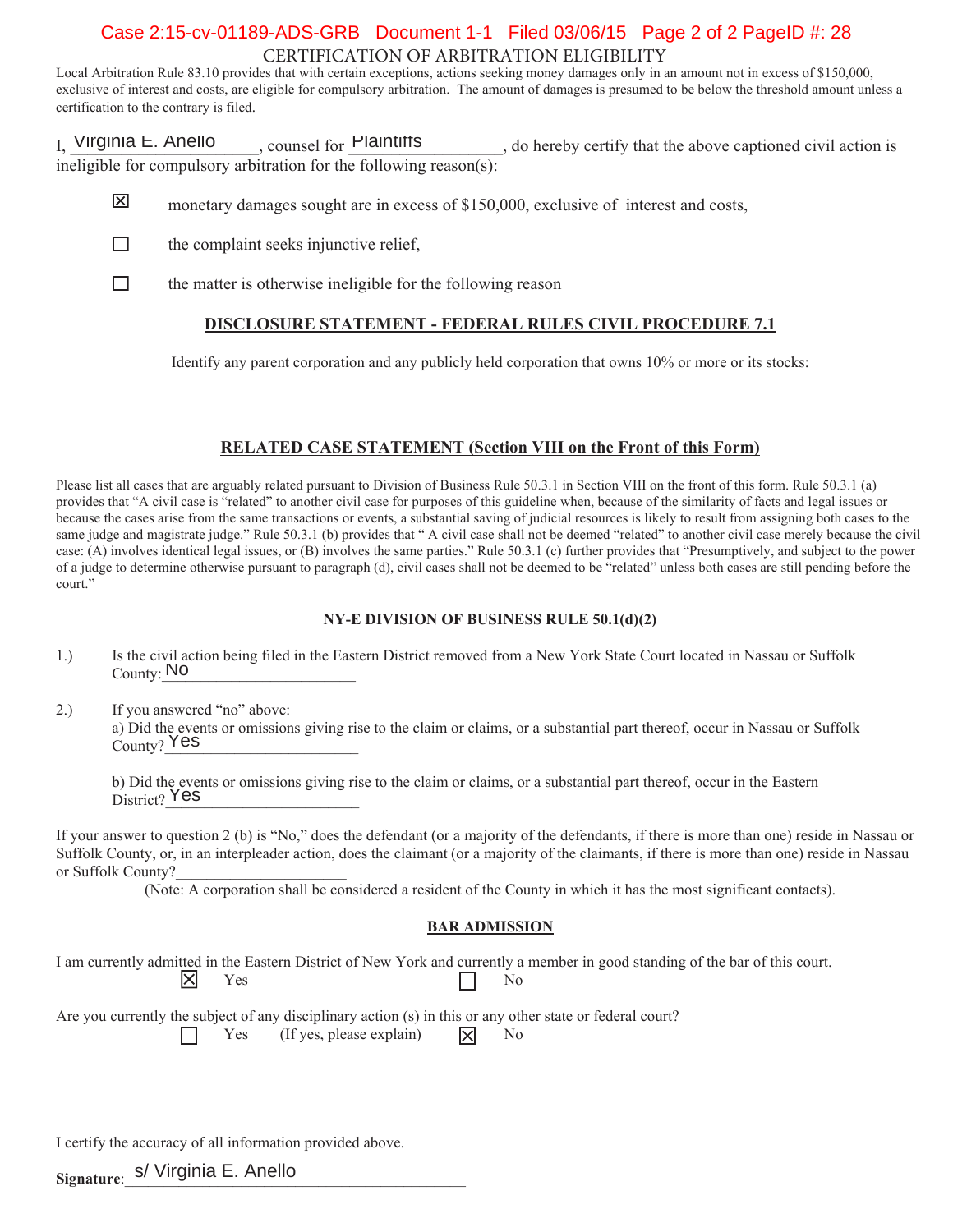Case 2:15-cv-01189-ADS-GRB Document 1-2 Filed 03/06/15 Page 1 of 3 PageID #: 29

AO 440 (Rev. 06/12) Summons in a Civil Action

# UNITED STATES DISTRICT COURT

for the

Eastern District of New York

| ANTHONY LINSALATA, et al. |  |  |  |
|---------------------------|--|--|--|
|                           |  |  |  |
|                           |  |  |  |
|                           |  |  |  |
| Plaintiff(s)              |  |  |  |
| V.                        |  |  |  |
| WALGREEN CO., et al.      |  |  |  |
|                           |  |  |  |
|                           |  |  |  |
|                           |  |  |  |
| Defendant(s)              |  |  |  |
|                           |  |  |  |

# **SUMMONS IN A CIVIL ACTION**

Civil Action No.

To: *(Defendant's name and address)* See attached rider.

A lawsuit has been filed against you.

Within 21 days after service of this summons on you (not counting the day you received it) — or 60 days if you are the United States or a United States agency, or an officer or employee of the United States described in Fed. R. Civ. P. 12 (a)(2) or  $(3)$  — you must serve on the plaintiff an answer to the attached complaint or a motion under Rule 12 of the Federal Rules of Civil Procedure. The answer or motion must be served on the plaintiff or plaintiff's attorney, whose name and address are:

> Douglas & London, P.C. 59 Maiden Lane, 6th Floor New York, New York 10038

If you fail to respond, judgment by default will be entered against you for the relief demanded in the complaint. You also must file your answer or motion with the court.

> *CLERK OF COURT* DOUGLAS C. PALMER

Date:

*Signature of Clerk or Deputy Clerk*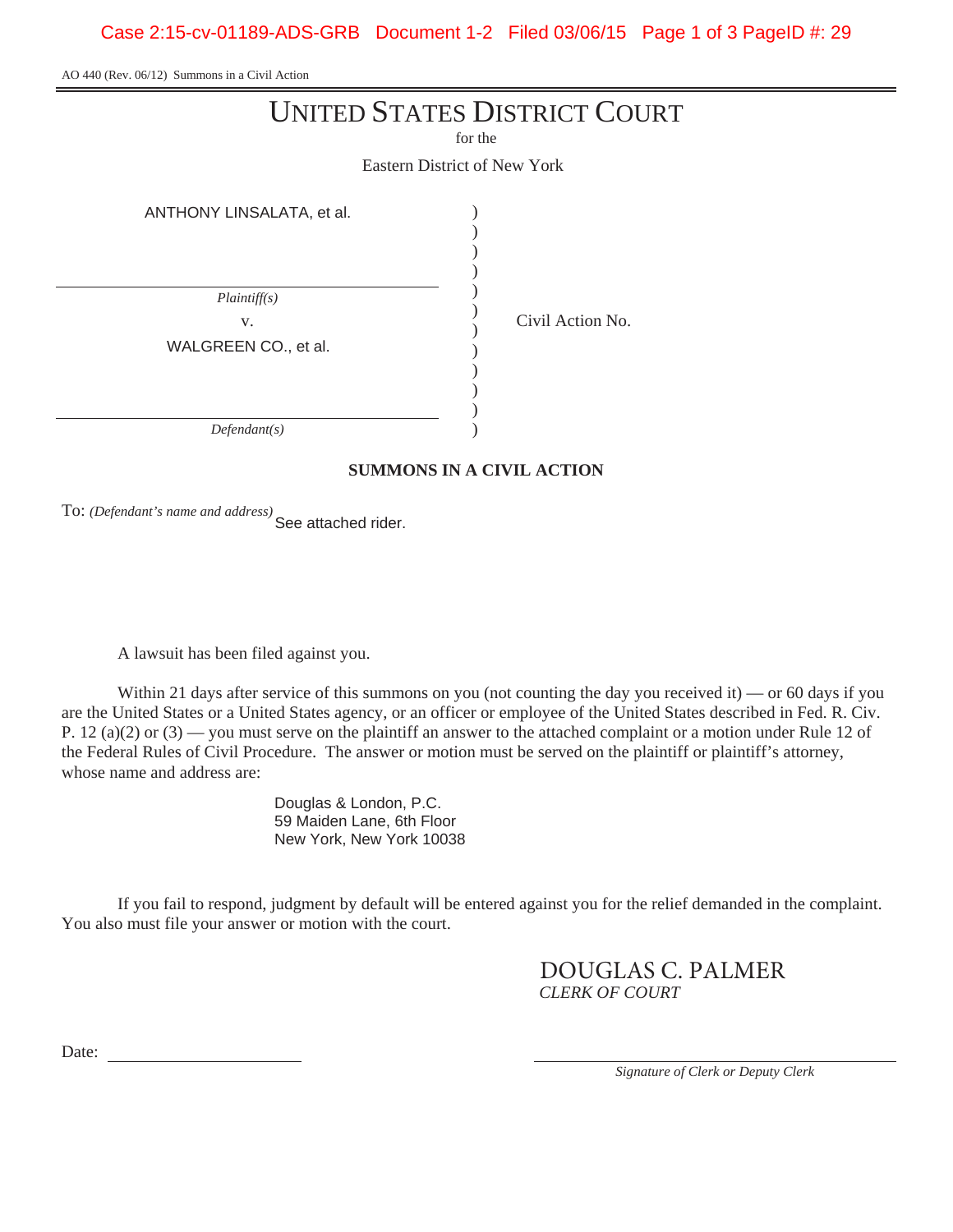AO 440 (Rev. 06/12) Summons in a Civil Action (Page 2)

Civil Action No.

# **PROOF OF SERVICE**

*(This section should not be filed with the court unless required by Fed. R. Civ. P. 4 (l))*

| was received by me on (date) | <u> 1980 - Jan Barbara III, martxa</u>                                                      |                                                                                             |          |          |
|------------------------------|---------------------------------------------------------------------------------------------|---------------------------------------------------------------------------------------------|----------|----------|
|                              | $\Box$ I personally served the summons on the individual at (place)                         |                                                                                             |          |          |
|                              |                                                                                             | on $(date)$                                                                                 | ; or     |          |
|                              | $\Box$ I left the summons at the individual's residence or usual place of abode with (name) |                                                                                             |          |          |
|                              |                                                                                             | a person of suitable age and discretion who resides there,                                  |          |          |
| on $(data)$                  |                                                                                             | , and mailed a copy to the individual's last known address; or                              |          |          |
|                              | $\Box$ I served the summons on (name of individual)                                         |                                                                                             |          | , who is |
|                              | designated by law to accept service of process on behalf of (name of organization)          |                                                                                             |          |          |
|                              |                                                                                             | on $(date)$                                                                                 |          |          |
|                              | $\Box$ I returned the summons unexecuted because                                            | <u> 1980 - Johann Barn, fransk politik (d. 1980)</u>                                        |          | : or     |
| $\Box$ Other (specify):      |                                                                                             |                                                                                             |          |          |
|                              |                                                                                             | My fees are $\text{\$}$ for travel and $\text{\$}$ for services, for a total of $\text{\$}$ | $\Omega$ |          |
|                              | I declare under penalty of perjury that this information is true.                           |                                                                                             |          |          |
| Date:                        |                                                                                             |                                                                                             |          |          |
|                              |                                                                                             | Server's signature                                                                          |          |          |
|                              |                                                                                             | Printed name and title                                                                      |          |          |

*Server's address*

Additional information regarding attempted service, etc: